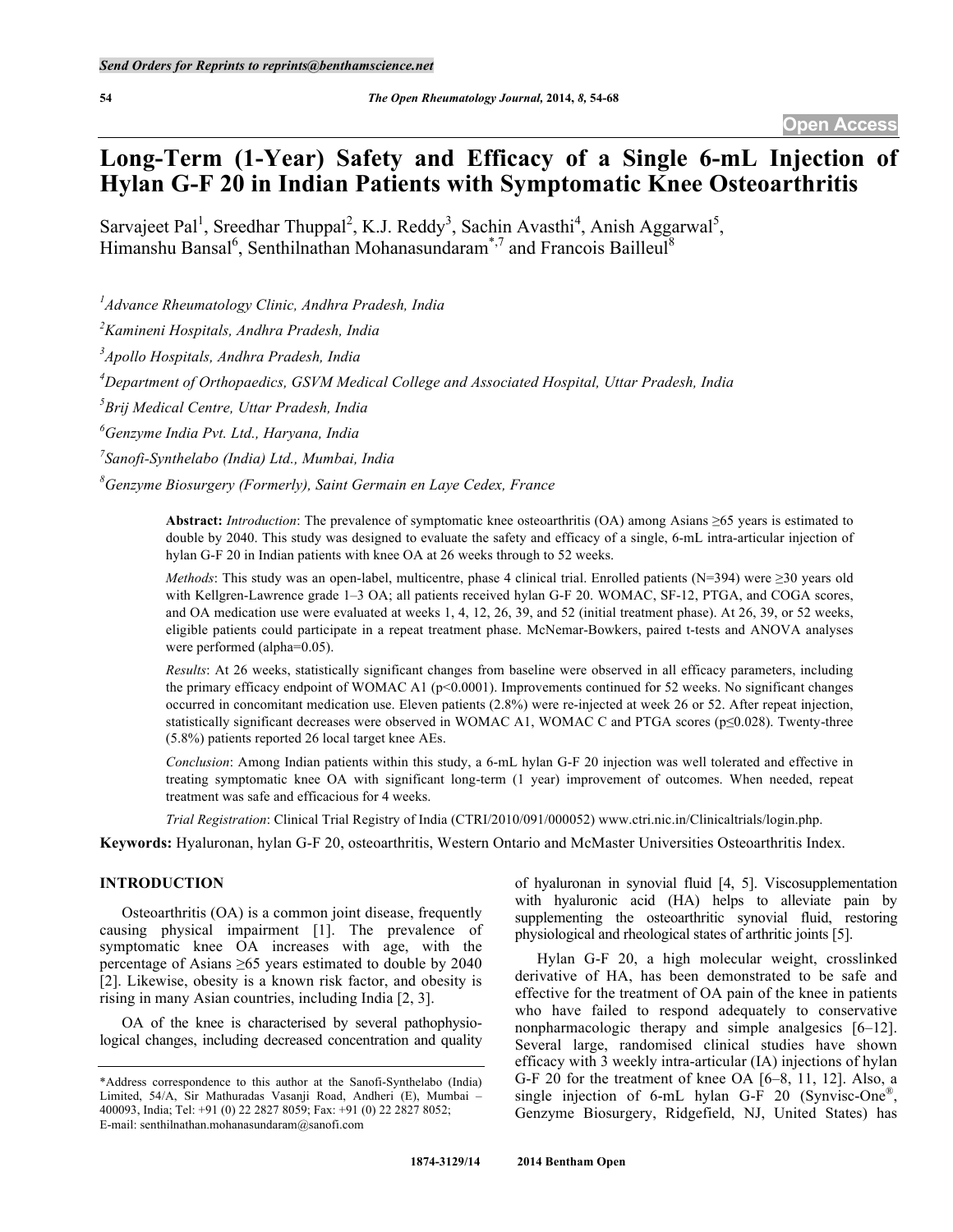shown efficacy in alleviating knee OA pain over 26 weeks without safety concerns [9]. It has been approved for the treatment of knee OA pain in India since 2010 [13].

The objective of this study was to evaluate the safety and efficacy of hylan G-F 20 in patients with symptomatic knee OA in India over 26 weeks using Western Ontario and McMaster Universities Osteoarthritis Index (WOMAC) A1 scale (walking pain). Secondary efficacy endpoints were to evaluate the WOMAC A, B, and C subscores; the patient global assessment (PTGA), the clinical observer global assessment (COGA), and short form-12 (SF-12) scores over 26 weeks and up to 52 weeks; and to assess the short-term efficacy and safety of a repeat treatment with hylan G-F 20 (if needed) after week 26 with a duration of 4 weeks of follow-up.

## **MATERIALS AND METHODOLOGY**

## **Patient Population**

Patients were  $\geq 30$  years of age with a diagnosis of Kellgren-Lawrence grades 1–3 OA of the target knee confirmed by an X-ray. Grade 1–3 OA patients were included as they have mild to moderate OA; grade 4 OA patients have severe OA and are eligible for a total knee replacement. Baseline scores for the WOMAC A1 visual analogue scale (VAS) scores had to be between 40 and 80 mm (moderate to severe walking pain) in the target knee. In bilateral treatments, the worst knee (by WOMAC A1 score) was considered the target knee.

Exclusion criteria were significant (requiring surgical correction) valgus or varus deformity of the knee, ligamentous laxity, or meniscal instability; concomitant inflammatory or any other disease/condition which might affect joints; positive urine pregnancy test; any history of sepsis in any joint or any clinical concern for a subacute infectious process or surgery in the target joint; clinically significant venous or lymphatic stasis present in the leg(s) or clinically apparent tense effusion or inflammation at the target knee; hypersensitivities to any components of HAbased injection; and treatment with any HA or its derivatives in the previous 6 months or IA steroid in the previous 3 months.

## **Study Design**

OASIS (Osteoarthritis Synvisc-One® Indian Post-Marketing Study) was an open-label, multicentre, phase 4 clinical study to evaluate the safety and efficacy of a single 6-mL injection of hylan G-F 20 in Indian patients with symptomatic OA of the knee(s). Eligible patients were enrolled in the study. If the patient did not have a valid knee X-ray taken within 3 months prior to the baseline visit, then an anterioposterior X-ray with a lateral or skyline view was obtained at baseline.

The study consisted of an initial treatment phase with one intra-articular injection of hylan G-F 20, and a repeat treatment phase, if needed. During both treatment phases, the safety and efficacy of hylan G-F 20 was assessed.

The initial treatment phase consisted of 52 weeks divided into 7 visits where visit 1 was the screening/baseline visit and the remaining 6 were the subsequent follow-up visits to the clinic (at weeks 1, 4, 12, 26, 39, and 52). At the first visit, arthrocentesis was performed in the knee(s) to be treated with removal of synovial fluid followed by a single, 6-mL hylan G-F 20 injection. Patients were then asked to rest the injected joint for 24 hours.

At weeks 26, 39, and 52, patients could participate in a 4 week, open-label repeat treatment phase, if medically warranted. Repeat eligibility criteria were the same as those for study entry plus no major safety concerns during the first course of treatment. Patients meeting the repeat treatment eligibility criteria received a second injection of hylan G-F 20 on repeat treatment day 0 (Fig. **1**). These patients were subsequently followed for another 2 visits (at weeks 1 and 4).

The study was performed in accordance with the principles of Good Clinical Practice guidelines. Ethics committee approvals and patients' written informed consents were obtained. The study was registered in the Clinical Trial Registry of India (CTRI/2010/091/000052).

## **Concomitant Medications and Treatments**

Concomitant treatments and/or medications were allowed, except for the chronic use of narcotics; systemic corticosteroid(s); local corticosteroid injection into any joint or in the lower extremities; any surgery during the study that may affect the efficacy or safety objectives; viscosupplementation injected into any joint other than the knee(s); heparin or anti-vitamin K anticoagulant therapy; or use of any investigational drug, device, or biologic within 3 months. At each study visit, patients were asked if hylan G-F 20 treatment increased, decreased, or affected no change in use of other medications/therapies for the treatment of the target knee OA. Medications that patients were allowed to use for OA pain included paracetamol, aceclofenac, diacerein, lidocaine hydrochloride, ranitidine, calcium and calcium carbonate, tramadol, pantoprazole, glucosamine sulfate with or without chondroitin, and calcitriol.

#### **Study Outcomes**

The primary efficacy analysis was change in the WOMAC A1 subscore (walking pain) compared with baseline over 26 weeks with a single-injection of hylan G-F 20. In bilateral OA, only the target knee was included in the efficacy assessment.

Secondary efficacy analyses included evaluation of change from baseline in the WOMAC A (pain), WOMAC B (stiffness) and WOMAC C (physical function) subscales over 26 weeks and at weeks 39 and 52. The change in WOMAC A1 subscores were also evaluated at weeks 39 and 52. The PTGA is a global self-assessment of the patient's target knee OA using the Likert scale [0=very well, 1=well, 2=fair, 3=poor, 4=very poor]), and the COGA is the physician's global assessment of the patient's target knee OA using the same 5-point Likert scale. The 12- Item SF-12 is a self-reported questionnaire that measures a patient's functional, physical, and mental health well-being. The PTGA and COGA scores were evaluated for change from baseline at weeks 1, 4, 12, 26, 39, and 52; SF-12 scores were analysed at 12, 26, and 52 weeks.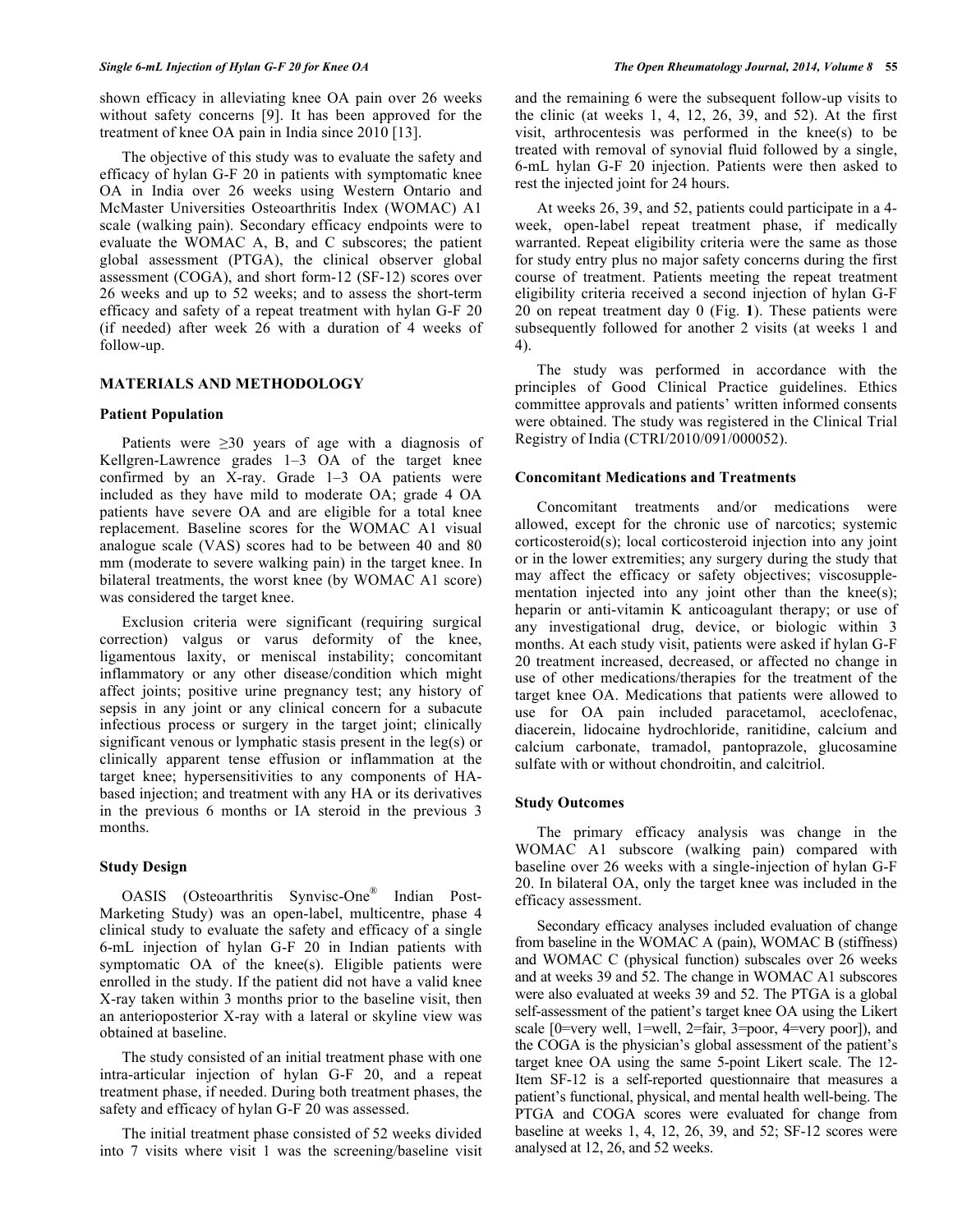

**(Day 0)**

Screening/Baseline Day 0 (first course of 6 mL hylan GF-20)



 $±7$  days

Week 4  $±2$  days



**Repeat Treatment**

**Fig. (1).** Study design.

A 20% improvement over baseline was considered a conservative minimum clinically important improvement (MCII) for pain intensity rating [14], which was used to define the efficacy of hylan G-F 20 treatment for the primary efficacy analyses of change in WOMAC A1 scores.

Week 1  $\pm 2$  days

Change of concomitant OA medication therapy, duration of time between the first course of hylan G-F 20 treatment and retreatment (if applicable), and change in WOMAC A1 scores during the repeat treatment phase were also analysed at repeat treatment weeks 1 and 4. Changes in the repeat treatment phase were compared with the last value prior to repeat treatment. Subgroup analyses were performed for treatment efficacy and safety by age, gender, BMI, grade of OA, left or right knee injected, and/or duration of OA.

Safety was assessed with physical examinations, vital signs, and adverse events (AEs); safety monitoring occurred throughout the 52 weeks of the study. For bilateral treatments, both knees were analysed for safety. AEs were categorised as local AEs occurring in the treated joint, or systemic AEs occurring anywhere else.

#### **Statistical Analysis**

Statistical reports were generated using SAS version 9.1.3 (SAS Institute, Cary, NC, USA). Primary and secondary efficacy analyses were analysed using paired t-tests. McNemar-Bowkers tests were performed to analyse the change in the PTGA, COGA, and SF-12 scores and change in concomitant OA therapy analyses. A total of 360 patients provided 90% power to detect a change of 4.11 mm in the WOMAC A1 at 26 weeks compared with the baseline score with a 5% significance level, assuming a standard deviation of 24 mm. All primary and secondary efficacy analyses were performed on the intent-totreat (ITT) population (all patients who received at least 1 dose of the study medication) using paired t-tests (or Wilcoxon signed rank tests) to analyse continuous data from baseline. Missing efficacy data were imputed using the last observation carried forward (LOCF) method.

Responder analyses were also performed at each follow-up visit. Responders were patients with ≥10-mm reduction in WOMAC A1 score from baseline without any target knee AE, based on the reported minimal clinically important difference (MCID) for a 100 mm VAS scale, such as WOMAC A1 [15].

Additional pre-specified analyses were performed on 6 subgroups: gender, age, BMI, grade of knee OA, right or left knee injected, and the duration of OA. Sub-group analyses compared within and between the groups, using paired t-tests and ANOVA, respectively. For the BMI sub-analysis, the WOMAC A1 sub-score was analysed by normal  $18.5-24.9$  kg/m<sup>2</sup>; overweight  $\leq$ 25–30 kg/m<sup>2</sup>; and obese >30 kg/m<sup>2</sup>. Patients were grouped by  $\leq 0.25$  years,  $>0.25$  to 2 years,  $>2$  to  $\leq 5$  years,  $>5$  to  $\leq$ 10 years and >10 years for the duration of knee OA.

For safety analyses, AEs were categorised using MedDRA version 12.1; no imputation was performed for missing safety data.

#### **Ethics**

The study was conducted in accordance with the good clinical practice (GCP) guidelines. Investigators complied with the Declaration of Helsinki, GCP International Conference on Harmonisation of Technical Requirements for Registration of Pharmaceuticals for Human Use when developing the patient informed consent.

#### **RESULTS**

#### **Initial Treatment Phase**

#### *Patient Disposition*

At 36 sites in India, 394 patients were enrolled, received treatment, and were included in the ITT and safety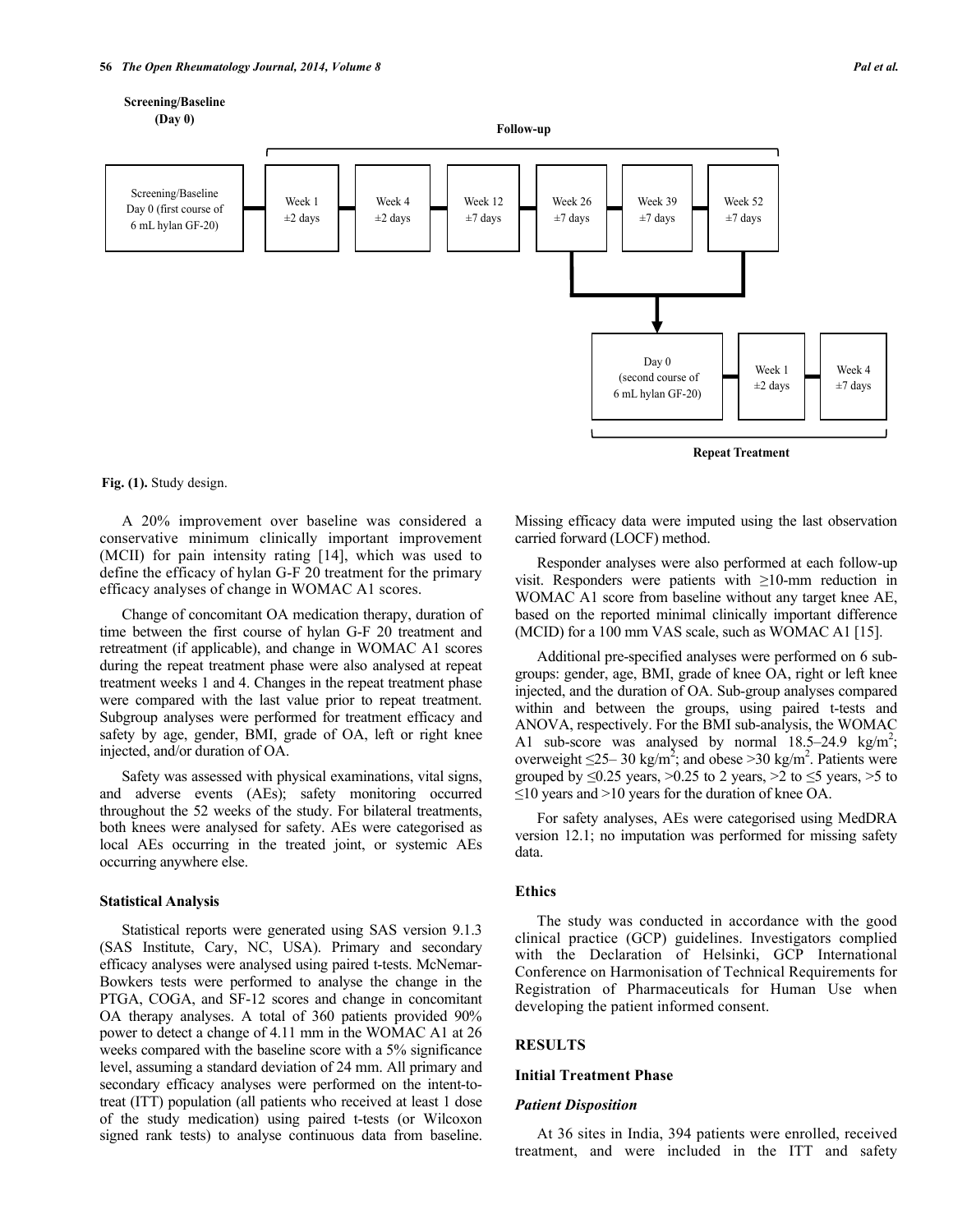#### **Table 1. Demographics and baseline characteristics.**

| <b>Parameters</b>                                                           | ITT Population ( $N=394$ ) n (%) |
|-----------------------------------------------------------------------------|----------------------------------|
| Number of Patients treated Bilaterally                                      | 66 (16.7)                        |
| Number of Patients treated Unilaterally                                     | 328 (83.2)                       |
| Age (years), mean±SD                                                        | $57.6 \pm 9.8*$                  |
| Weight (kg), mean±SD                                                        | $70.7 \pm 11.5$                  |
| Height (cm), mean±SD                                                        | $160.1 \pm 8.8$                  |
| BMI ( $\text{kg/m}^2$ ), mean $\pm$ SD                                      | $27.7 \pm 4.5$                   |
| Normal (18.5-24.9)                                                          | 106(26.9)                        |
| Overweight (25-30)                                                          | 199 (50.6)                       |
| Obese ( $\geq 30.1$ )                                                       | 88 (22.5)                        |
| Gender                                                                      |                                  |
| Male                                                                        | 109(27.7)                        |
| Female                                                                      | 285 (72.3)                       |
| Time since OA diagnosis, months (years), mean±SD                            | $1.4 \pm 2.8$                    |
| <b>Target Knee</b>                                                          | $n$ (%)                          |
| <b>Right Knee</b>                                                           | 220 (55.8)                       |
| Left Knee                                                                   | 174 (44.2)                       |
| Prior treatment/medications for target knee, repetition                     | 203(51.5)                        |
| Anteroposterior and Lateral (OR) Anteroposterior and Skyline in target knee | 394 (100)                        |
| Femoro-patellar at 30°, repetition                                          | 352 (89.3)                       |
| Kellgren-Lawrence grade in tibio-femoral compartment of the target knee     | $n$ (%)                          |
| Grade 1                                                                     | 20(5.1)                          |
| Grade 2                                                                     | 151 (38.3)                       |
| Grade 3**                                                                   | 223 (56.6)                       |
| Anaesthetics used in target knee (prior to the injection)                   | $n$ (%)                          |
| Topical                                                                     | 20(5.1)                          |
| Local                                                                       | 127(32.2)                        |
| Approach used for injection                                                 | $n$ (%)                          |
| Anterolateral                                                               | 1(0.3)                           |
| Superolateral                                                               | 160(40.6)                        |
| Superomedial                                                                | 116(29.4)                        |
| Inferolateral                                                               | 78 (19.8)                        |
| Inferomedial                                                                | 39 (9.9)                         |
| <b>Medical and Surgical History</b>                                         | $n$ (%)                          |
| Cardiovascular diseases                                                     | 98 (43.6)                        |
| Musculoskeletal disorders                                                   | 79 (35.1)                        |
| Metabolic/endocrine/nutritional disorders                                   | 77 (34.2)                        |

\*N for age is 392 as age was missing for 2 patients.

**\*\***1 patient with grade 4 OA was included with the grade 3 patient group.

populations (Table **1**). Of these, 369 (94%) patients completed the study (Fig. **2**).

#### *Patient Demographic and Baseline Characteristics*

Most patients (n=285) in the ITT population were female, and were an average age of 58 years with a mean BMI of 28 kg/m<sup>2</sup> (Table **1**). More than half of patients presented with grade 3 OA (Kellgren-Lawrence) with a mean time to diagnosis of 1.4 years. As only one patient had grade 4 OA, the patient was included with the grade 3 OA patients for that subanalysis. The most commonly used concomitant medications and treatments are shown in Table **2**. The mean  $\pm$  SD for the baseline WOMAC A1 scores was  $60.4 \pm 10.3$  mm.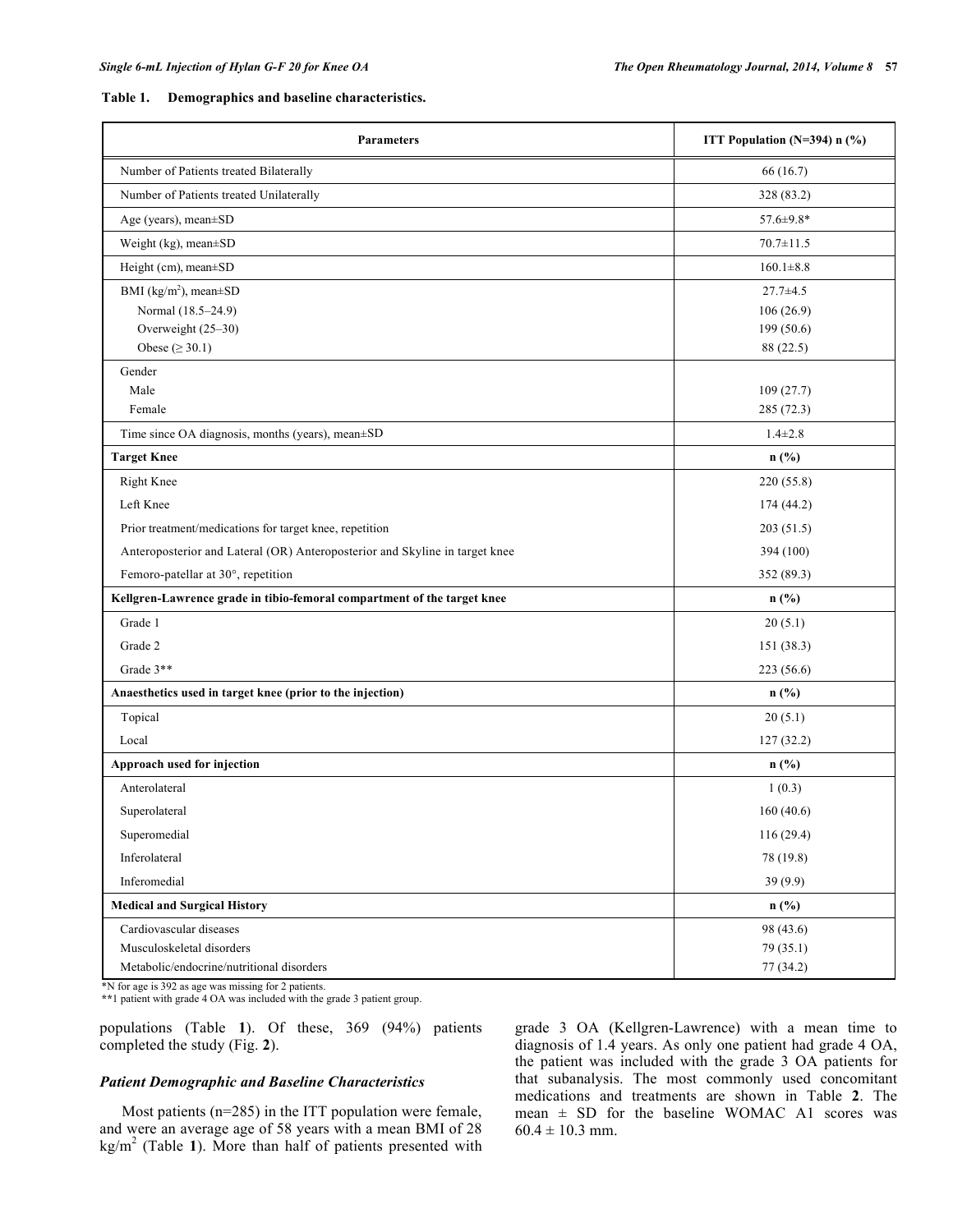

**Fig. (2).** Patient disposition.

**Table 2. Most commonly used concomitant medications and treatments.**

| <b>Concomitant Medications</b>            | n(%)      |  |
|-------------------------------------------|-----------|--|
| Paracetamol                               | 130(33.0) |  |
| Aceclofenac                               | 87(22.1)  |  |
| Diacerein                                 | 81 (20.6) |  |
| Lidocaine Hydrochloride                   | 69 (17.5) |  |
| Ranitidine                                | 52 (13.2) |  |
| <b>Concomitant Treatments</b>             | n(%)      |  |
| Physiotherapy                             | 70 (17.8) |  |
| Kinesiotherapy                            | 43 (10.9) |  |
| Analgesic Intervention Supportive Therapy | 31(7.9)   |  |
| Cold Compress Therapy                     | 13(3.3)   |  |
| Diathermy                                 | 13(3.3)   |  |
| Heat Therapy                              | 5(1.3)    |  |

## *Treatment Efficacy*

Statistically significant decreases in the WOMAC A1 scores were observed from baseline to 26 weeks (primary endpoint) and 52 weeks with hylan G-F 20 ( $p<0.0001$  for both timepoints; Table **3** and Fig. **3A**). By week 12, all WOMAC scores were reduced by <20%, demonstrating a MCII (Table **3** and Fig. **3A**, **3B**). Further reductions occurred as the study continued, with a moderately important >30% reduction found for WOMAC A1 at week 52 (Table **3** and Fig. **3A**). Significant improvements in the secondary endpoints of WOMAC A, B, and C sub-scores (Fig. **3B**), and PTGA and COGA scores (Fig. **4A**, **4B**) were also observed from baseline to all time points  $(p<0.0001)$ . As early as 1 week after hylan G-F 20 injection, significant changes from baseline in all efficacy parameters were observed (Table **3** and Fig. **3A**, **3B**).

Data from the PTGA scores demonstrated that a significantly ( $p<0.0001$ ) higher percentage of patients rated their global OA condition as "well" or "very well" compared with their baseline score at each study visit (Fig. **4A**). At baseline only, 15% of patients rated their global OA condition as "well" or "very well," versus almost 60% at week 26 and 65% at week 52 (Table **3** and Fig. **4A**).

Over time, data from the COGA scores demonstrated that the clinicians rated a significantly  $(p<0.0001)$  higher percentage of patients with a global OA condition as "well" or "very well" compared with their baseline score at each study visit. At baseline, 16% rated the patient's global OA condition on the target knee as "well" or "very well," versus 60% and 64% of patients at weeks 26 and 52, respectively (Table **3** and Fig. **4B**).

Similar trends were noted for the SF-12 data (Table **4**). Compared with baseline scores, the proportion of patients that indicated their health status as "excellent" or "very good" was consistently higher for each study visit over the duration of the study, and responses to questions delineated improvement during the study. Patients also rated their feelings as more positive as the study continued.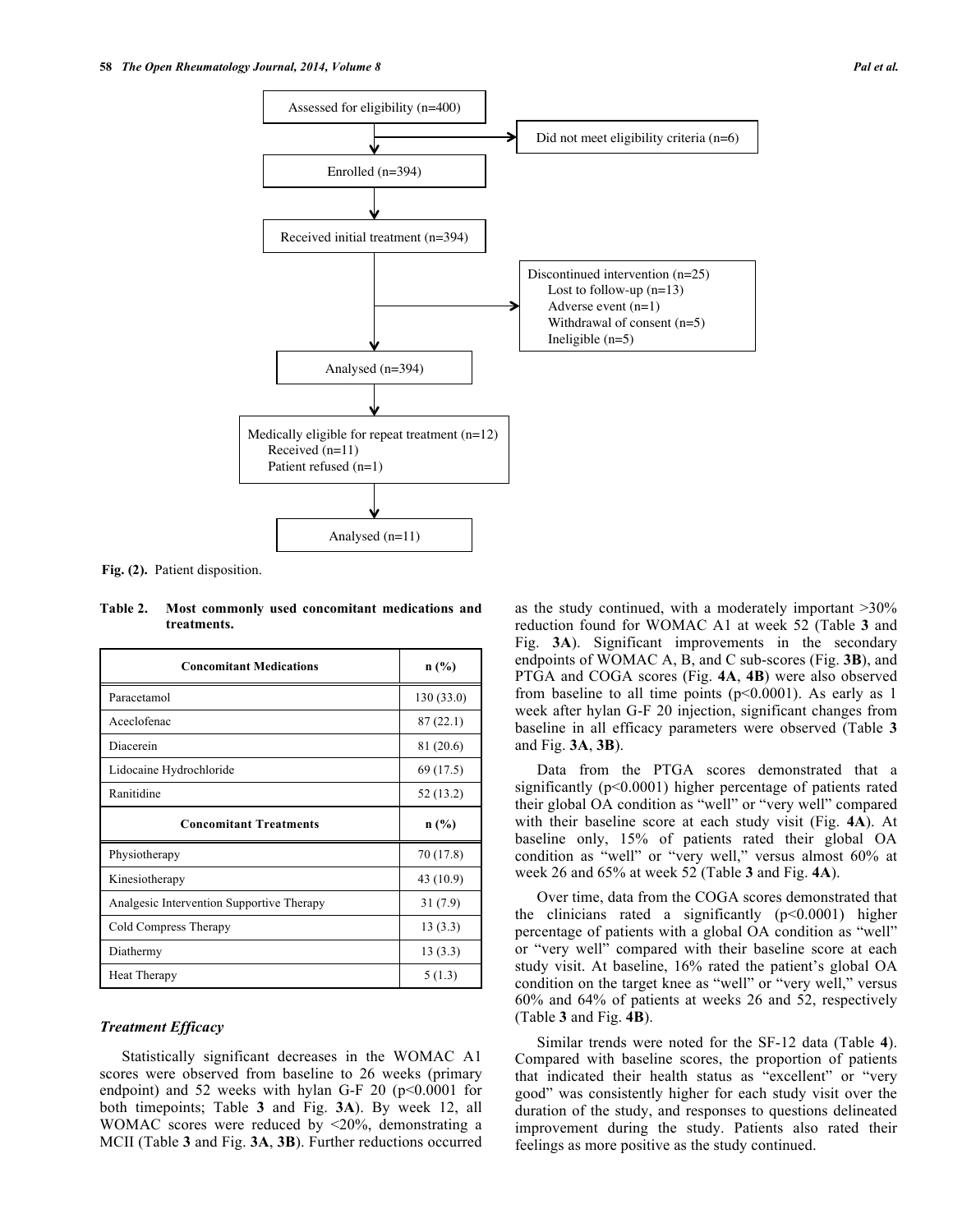| Table 3. |  | Mean scores for efficacy parameters at each week. |  |
|----------|--|---------------------------------------------------|--|
|          |  |                                                   |  |

| <b>Statistics</b>                                                                      | Baseline (n=394)         | Week 1 (n=394)   | Week 4 $(n=394)$ | Week 12 (n=394)  | Week 26 (n=394)  | Week $39^{\dagger}$ (n=388)                               | Week $52^{\dagger}$ (n=388) |
|----------------------------------------------------------------------------------------|--------------------------|------------------|------------------|------------------|------------------|-----------------------------------------------------------|-----------------------------|
| <b>Improvement of WOMAC A1 Sub-Score from Baseline</b>                                 |                          |                  |                  |                  |                  |                                                           |                             |
| $Mean \pm SD$                                                                          |                          | $-11.8 \pm 16.5$ | $-18.5 \pm 18.4$ | $-25.1 \pm 19.1$ | $-28.0 \pm 19.9$ | $-30.1 \pm 21.4$                                          | $-32.7 \pm 20.0$            |
| p value*                                                                               | $\overline{\phantom{0}}$ | < 0.0001         | < 0.0001         | < 0.0001         | < 0.0001         | < 0.0001                                                  | < 0.0001                    |
| <b>Change of WOMAC A Score from Baseline</b>                                           |                          |                  |                  |                  |                  |                                                           |                             |
| Mean±SD                                                                                |                          | $-10.2 \pm 13.9$ | $-17.6 \pm 16.2$ | $-23.1 \pm 17.7$ | $-25.7 \pm 18.6$ | $-26.3 \pm 20.1$                                          | $-29.2 \pm 19.2$            |
| p value*                                                                               |                          | < 0.0001         | < 0.0001         | < 0.0001         | < 0.0001         | < 0.0001                                                  | < 0.0001                    |
| <b>Change of WOMAC B Score from Baseline</b>                                           |                          |                  |                  |                  |                  |                                                           |                             |
| $Mean \pm SD$                                                                          |                          | $-9.61 \pm 16.4$ | $-15.3 \pm 19.4$ | $-20.9 \pm 21.9$ | $-22.9 \pm 22.0$ | $-23.6 \pm 22.9$                                          | $-25.7 \pm 22.0$            |
| p value*                                                                               |                          | < 0.0001         | < 0.0001         | < 0.0001         | < 0.0001         | < 0.0001                                                  | < 0.0001                    |
| <b>Change of WOMAC C Score from Baseline</b>                                           |                          |                  |                  |                  |                  |                                                           |                             |
| Mean±SD                                                                                |                          | $-9.5 \pm 13.1$  | $-15.7 \pm 15.8$ | $-20.9 \pm 18.5$ | $-22.6 \pm 19.8$ | $-23.3 \pm 20.5$                                          | $-25.7 \pm 19.5$            |
| p value*                                                                               |                          | < 0.0001         | < 0.0001         | < 0.0001         | < 0.0001         | < 0.0001                                                  | < 0.0001                    |
| Proportion of Patients in Each PTGA Score Rating, n (%)                                |                          |                  |                  |                  |                  |                                                           |                             |
| Very well                                                                              | 5(1.3)                   | 9(2.3)           | 22(5.6)          | 37(9.4)          | 54 (13.7)        | 70(18.0)                                                  | 82(21.1)                    |
| Well                                                                                   | 54(13.7)                 | 94 (23.9)        | 126(32.0)        | 165(41.9)        | 179 (45.4)       | 178 (45.9)                                                | 175(45.1)                   |
| Fair                                                                                   | 124(31.5)                | 199(50.5)        | 202(51.3)        | 165(41.9)        | 127(32.2)        | 118(30.4)                                                 | 90(23.2)                    |
| Poor                                                                                   | 183 (46.4)               | 89 (22.6)        | 40(10.2)         | 26(6.6)          | 32(8.1)          | 21(5.4)                                                   | 40(10.3)                    |
| Very poor                                                                              | 25(6.3)                  | 3(0.8)           | 4(1.0)           | 1(0.3)           | 2(0.5)           | 1(0.3)                                                    | 1(0.3)                      |
| Missing                                                                                | 3(0.8)                   | 0(0.0)           | 0(0.0)           | 0(0.0)           | 0(0.0)           | 0(0.0)                                                    | 0(0.0)                      |
| p value **                                                                             |                          | < 0.0001         | < 0.0001         | < 0.0001         | < 0.0001         | < 0.0001                                                  | < 0.0001                    |
| Proportion of Patients in Each COGA Score Rating, n (%)                                |                          |                  |                  |                  |                  |                                                           |                             |
| Very well                                                                              | 9(2.3)                   | 15(3.8)          | 28(7.1)          | 38 (9.6)         | 56(14.2)         | 68 (17.5)                                                 | 77 (19.8)                   |
| Well                                                                                   | 55(14.0)                 | 102(25.9)        | 142(36.0)        | 181 (45.9)       | 181 (45.9)       | 179(46.1)                                                 | 177(45.6)                   |
| Fair                                                                                   | 153 (38.8)               | 190(48.2)        | 190 (48.2)       | 150(38.1)        | 129(32.7)        | 119(30.7)                                                 | 98 (25.3)                   |
| Poor                                                                                   | 172(43.7)                | 84 (21.3)        | 33(8.4)          | 24(6.1)          | 27(6.9)          | 21(5.4)                                                   | 35(9.0)                     |
| Very poor                                                                              | 5(1.3)                   | 3(0.8)           | 1(0.3)           | 1(0.3)           | 1(0.3)           | 1(0.3)                                                    | 1(0.3)                      |
| p value **                                                                             |                          | < 0.0001         | < 0.0001         | < 0.0001         | < 0.0001         | < 0.0001                                                  | < 0.0001                    |
| <b>Statistics</b>                                                                      |                          | Week 1 (n=390)   | Week 4 (n=390)   | Week 12 (n=378)  | Week 26 (n=372)  | Week $39^{\dagger}$ (n=362)   Week $52^{\dagger}$ (n=369) |                             |
| Proportion of Patients in Each Group of Concomitant OA Treatment and Medication, n (%) |                          |                  |                  |                  |                  |                                                           |                             |
| Increased therapy                                                                      |                          | 24(6.2)          | 12(3.1)          | 16(4.2)          | 10(2.7)          | 7(1.9)                                                    | 5(1.4)                      |
| Decreased therapy                                                                      | -                        | 59(15.1)         | 57(14.6)         | 33(8.7)          | 33(8.9)          | 3(0.8)                                                    | 2(0.5)                      |
| No change in therapy                                                                   | -                        | 307(78.7)        | 321 (82.3)       | 329 (87.0)       | 329 (88.4)       | 352 (97.2)                                                | 362(98.1)                   |

\*p value was calculated using paired t-test. \*\*p value was calculated using McNemar-Bowkers test.

† Last Observation Carried Forward methodology was used. At Week 26, six patients received repeat treatment, which with LOCF, allowed data for 388 patients.

Throughout the study, the majority of patients did not report any change in use of concomitant medications. At weeks 26 and 52, 329 (88%) and 362 (98%) patients did not report any change in concomitant OA therapy, respectively.

No significant differences were found in the subgroup analysis by age ( $p=0.9108$ ; ANOVA) or gender ( $p=0.7039$ ; two sample t-test) from baseline to week 26. Patients with grades 1–3 OA all improved significantly from baseline to week 26; no significant differences were found between the 3 grades (p=0.8241; ANOVA).

Significant differences were found for BMI classification, right or left knee injected, and duration of OA. Overweight patients had a greater decrease in the WOMAC A1 score from the baseline visit to week 26 when compared with normal and obese patients (p=0.0005 between groups). While injections in either knee alleviated walking pain as seen by decreased WOMAC A1 scores from baseline to week 26, injected right knees had a greater decrease in mean WOMAC A1 score than injected left knees (-30.1 *vs* -25.4, respectively, p<0.02). Analysis of patients by duration of OA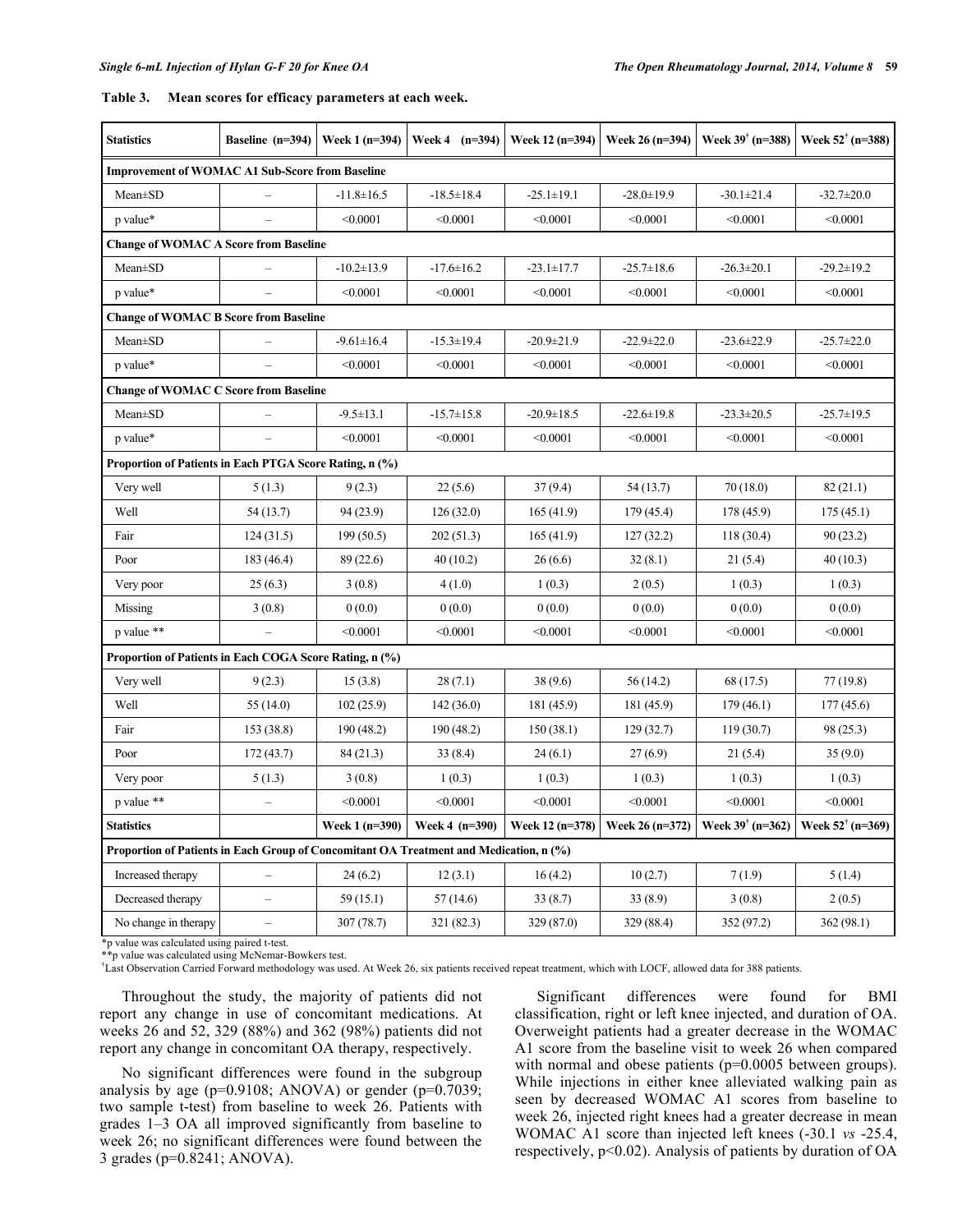(**A**)

(**B**)



**Fig. (3).** Mean Scores for the WOMAC A1 (A) and the WOMAC A, B, and C scores (B) with hylan G-F 20 over time. \*p<0.0001, mean change from baseline.

**Weeks** 

demonstrated that while all patients regardless of OA duration had significantly improved WOMAC A1 scores at week 26 (p<0.001), patients diagnosed with OA for  $\leq 0.25$ years had a greater improvement in WOMAC A1 scores

from baseline compared with patients having OA for longer periods of time (ranging from >0.25 years to over 10 years, p<0.008).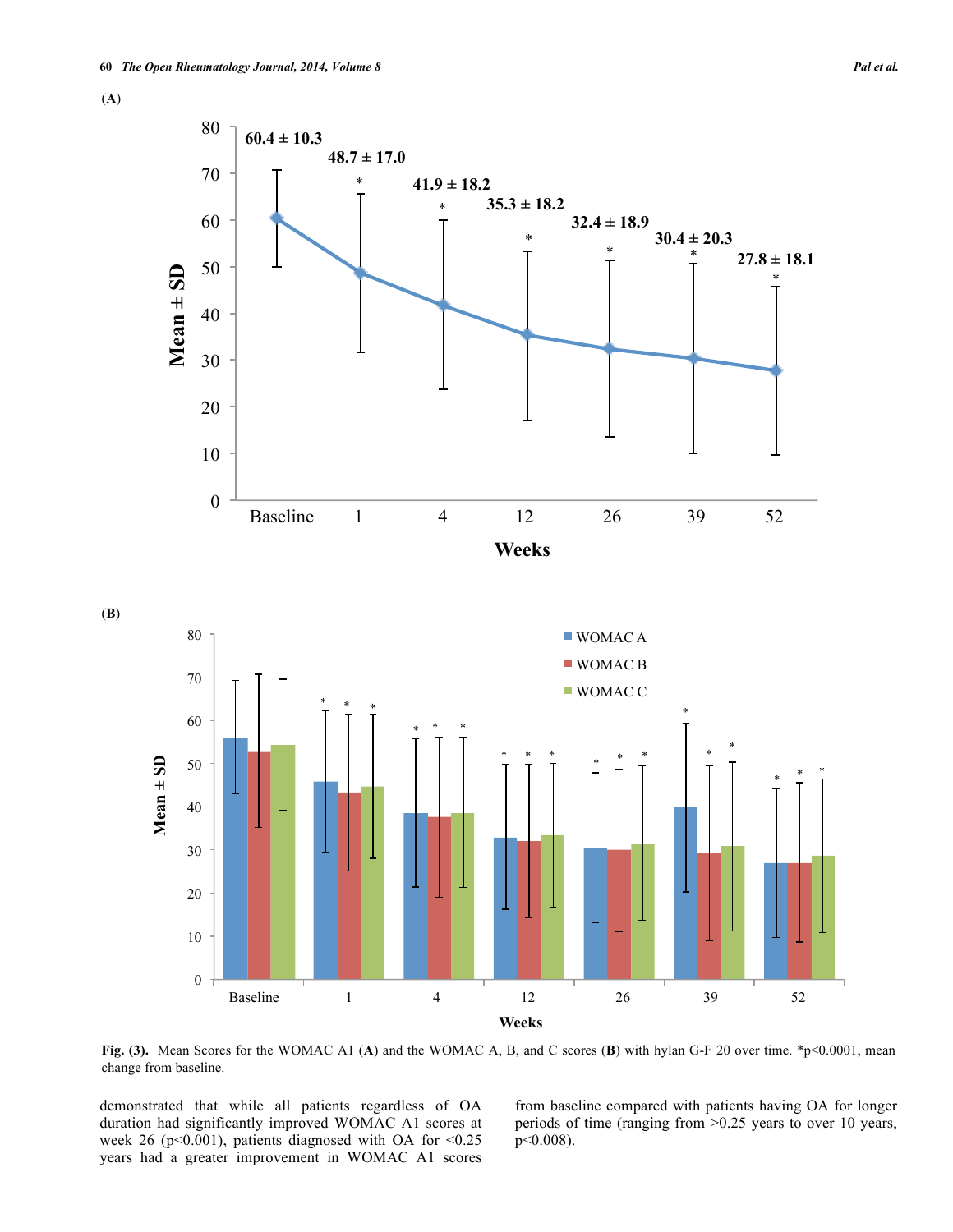



**Fig. (4).** The proportion of patients within each rating for PTGA (A) and COGA (B) scores with hylan G-F 20 over 52 weeks. \*p<0.0001, mean change from baseline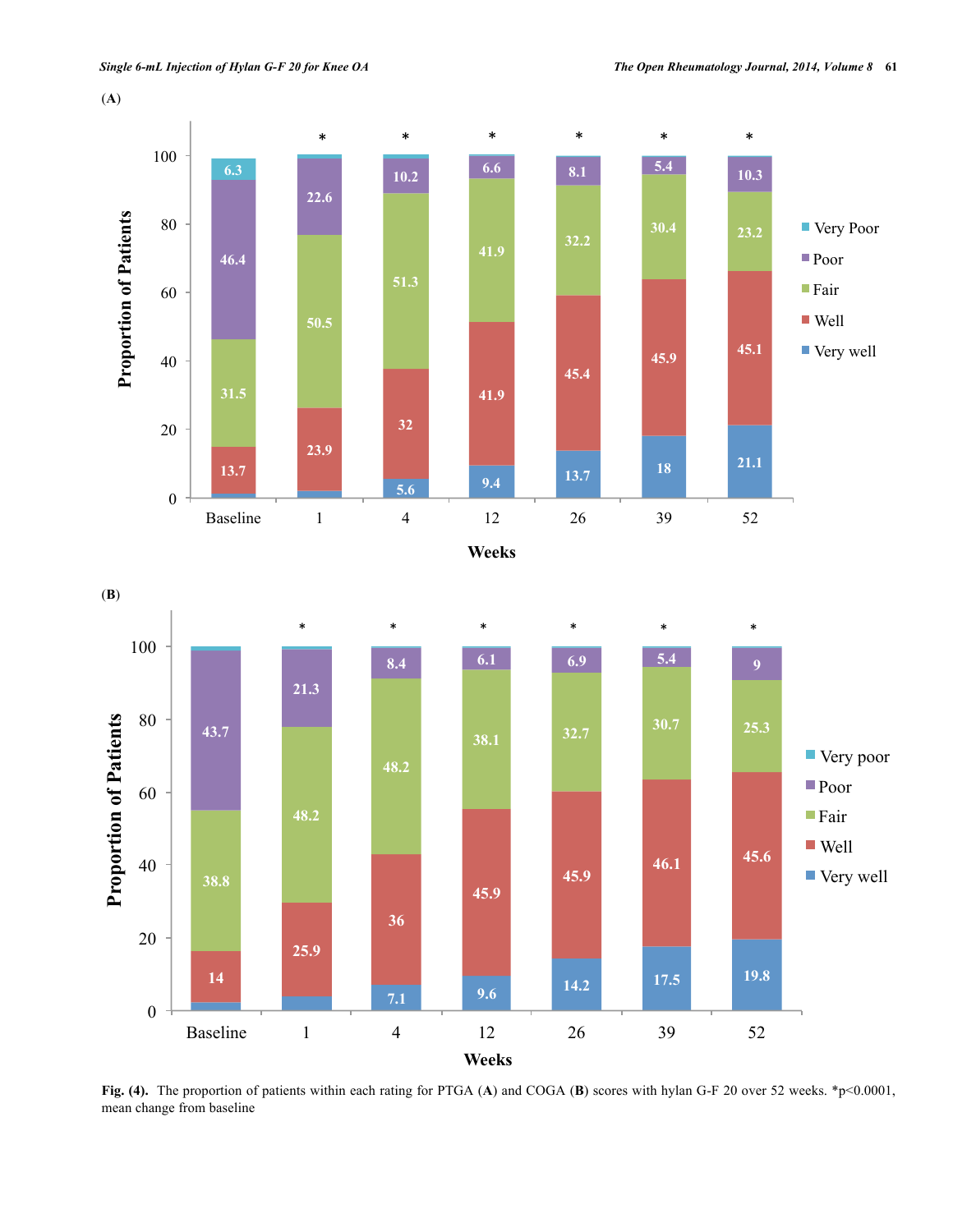## **Table 4. Proportion of patients with responses for questions of the SF-12 at weeks 26 and 52.**

| $SF-12$                                                 | <b>Baseline Visit (N=394)</b><br>$n$ (%)                    | Week 26 (N=394)<br>$n$ (%) | Week 52* (N=388)<br>$n$ (%) |  |  |
|---------------------------------------------------------|-------------------------------------------------------------|----------------------------|-----------------------------|--|--|
|                                                         | <b>Question 1 Health Status</b>                             |                            |                             |  |  |
| <b>Excellent/Very Good</b>                              | 35(8.9)                                                     | 87(22.1)                   | 135 (34.8)                  |  |  |
| Good                                                    | 139 (35.3)                                                  | 230 (58.4)                 | 189 (48.7)                  |  |  |
| <b>Fair/Poor</b>                                        | 219 (55.6)                                                  | 76 (19.3)                  | 64 (16.5)                   |  |  |
| Missing                                                 | 1(0.3)<br>1(0.3)                                            |                            | $\boldsymbol{0}$            |  |  |
|                                                         | <b>Question 2a Moderate Activities</b>                      |                            |                             |  |  |
| Yes, Limited a Lot/a Little                             | 367 (93.1)                                                  | 303 (76.9)                 | 293 (75.5)                  |  |  |
| <b>No, Not Limited at All</b>                           | 24(6.1)                                                     | 90(22.8)                   | 95(24.5)                    |  |  |
| <b>Missing</b>                                          | 3(0.8)                                                      | 1(0.3)                     | $\boldsymbol{0}$            |  |  |
|                                                         | <b>Question 2b Climbing Status</b>                          |                            |                             |  |  |
| Yes, Limited a Lot/a Little                             | 373 (94.7)                                                  | 338 (85.8)                 | 334 (86.1)                  |  |  |
| <b>No, Not Limited at All</b>                           | 19(4.8)                                                     | 55 $(14.0)$                | 54 (13.9)                   |  |  |
| <b>Missing</b>                                          | 2(0.5)                                                      | 1(0.3)                     | $\boldsymbol{0}$            |  |  |
|                                                         | <b>Question 3a Less Accomplishment</b>                      |                            |                             |  |  |
| <b>All/Most of the Time</b>                             | 152(38.6)                                                   | 62(15.7)                   | 76 (19.6)                   |  |  |
| <b>Some of the Time</b>                                 | 163(41.4)                                                   | 170(43.1)                  | 142 (36.6)                  |  |  |
| A Little/None of the Time                               | 76(19.2)                                                    | 159(40.4)                  | 169(43.6)                   |  |  |
| <b>Missing</b>                                          | 3(0.8)                                                      | 3(0.8)                     | 1(0.3)                      |  |  |
|                                                         | Question 3b Limited in the Kind of Work or Other Activities |                            |                             |  |  |
| <b>All/Most of the Time</b>                             | 137 (34.8)                                                  | 58 (14.7)                  | 57(14.7)                    |  |  |
| <b>Some of the Time</b>                                 | 158(40.1)                                                   | 147(37.3)                  | 148(38.1)                   |  |  |
| A Little/None of the Time                               | 96 (24.4)                                                   | 187 (47.5)                 | 183 (47.2)                  |  |  |
| <b>Missing</b>                                          | 3(0.8)                                                      | 2(0.5)                     | $\boldsymbol{0}$            |  |  |
|                                                         | <b>Question 4a Less Accomplishment</b>                      |                            |                             |  |  |
| <b>All/Most of the Time</b>                             | 114(28.9)                                                   | 60(15.2)                   | 58 (14.9)                   |  |  |
| <b>Some of the Time</b>                                 | 149 (37.8)                                                  | 115 (29.2)                 | 132 (34.0)                  |  |  |
| A Little/None of the Time                               | 128 (32.5)                                                  | 217(55.1)                  | 198 (51.0)                  |  |  |
| <b>Missing</b>                                          | 3(0.8)                                                      | 2(0.5)                     | $\boldsymbol{0}$            |  |  |
| <b>Question 4b Did Work or Other Activities</b>         |                                                             |                            |                             |  |  |
| <b>All/Most of the Time</b>                             | 88 (22.3)                                                   | 48 (12.2)                  | 56 (14.4)                   |  |  |
| Some of the Time                                        | 166(42.1)                                                   | 131 (33.2)                 | 128(33.0)                   |  |  |
| A Little/None of the Time                               | 137 (34.8)                                                  | 213(54.1)                  | 204 (52.6)                  |  |  |
| <b>Missing</b>                                          | 3(0.8)                                                      | 2(0.5)                     | $\boldsymbol{0}$            |  |  |
| <b>Question 5 Pain Interfered with Your Normal Work</b> |                                                             |                            |                             |  |  |
| Not at All/A Little Bit                                 | 70 (17.8)                                                   | 207(52.5)                  | 219 (56.4)                  |  |  |
| Moderately                                              | 182 (46.2)                                                  | 122(31.0)                  | 105(27.1)                   |  |  |
| Quite a Bit/Extremely                                   | 140(35.5)                                                   | 63(16.0)                   | 64(16.5)                    |  |  |
| <b>Missing</b>                                          | 2(0.5)                                                      | 2(0.5)                     | $\boldsymbol{0}$            |  |  |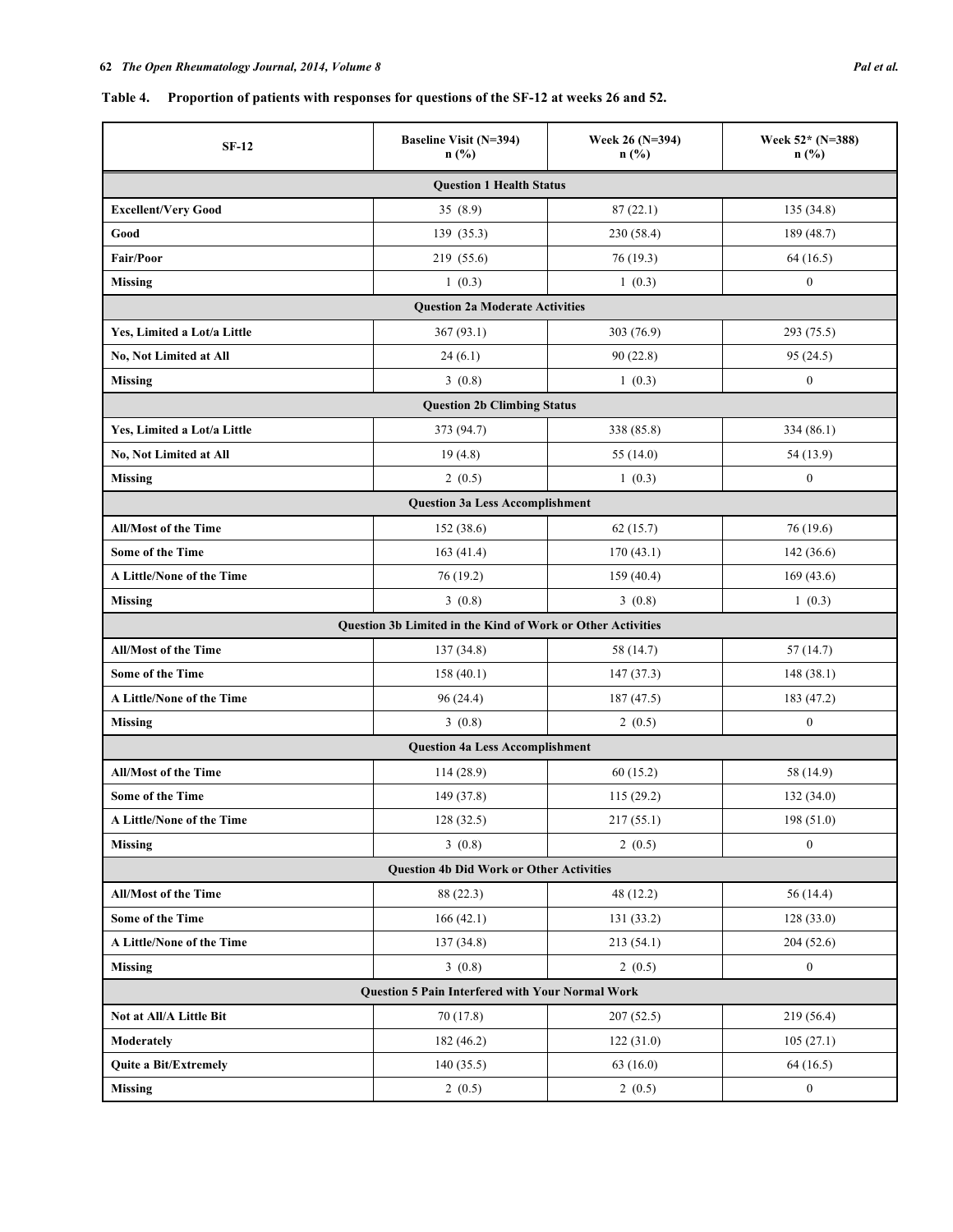| $SF-12$                                                 | <b>Baseline Visit (N=394)</b><br>$n$ (%)     | Week 26 (N=394)<br>n(%) | Week 52* (N=388)<br>$n$ (%) |  |  |
|---------------------------------------------------------|----------------------------------------------|-------------------------|-----------------------------|--|--|
|                                                         | <b>Question 6a Feeling Calm and Peaceful</b> |                         |                             |  |  |
| <b>All/Most of the Time</b>                             | 188 (47.7)                                   | 240(60.9)               | 244 (62.9)                  |  |  |
| <b>Some of the Time</b>                                 | 112(28.4)                                    | 106(26.9)               | 121(31.2)                   |  |  |
| A Little/None of the Time                               | 92(23.4)                                     | 46(11.7)                | 23(5.9)                     |  |  |
| <b>Missing</b>                                          | 2(0.5)                                       | 2(0.5)                  | $\boldsymbol{0}$            |  |  |
| <b>Question 6b Having a Lot of Energy</b>               |                                              |                         |                             |  |  |
| <b>All/Most of the Time</b>                             | 122(31.0)                                    | 190(48.2)               | 215(55.4)                   |  |  |
| <b>Some of the Time</b>                                 | 154(39.1)                                    | 134(34.0)               | 132(34.0)                   |  |  |
| A Little/None of the Time                               | 115(29.2)                                    | 67(17.0)                | 40(10.3)                    |  |  |
| <b>Missing</b>                                          | 3(0.8)                                       | 3(0.8)                  | 1(0.3)                      |  |  |
| <b>Question 6c Feeling Downhearted and Low</b>          |                                              |                         |                             |  |  |
| <b>All/Most of the Time</b>                             | 67(17.0)                                     | 28(7.1)                 | 53 (13.7)                   |  |  |
| <b>Some of the Time</b>                                 | 162(41.1)                                    | 102(25.9)               | 107(27.6)                   |  |  |
| A Little/None of the Time                               | 159(40.4)                                    | 261(66.2)               | 227(58.5)                   |  |  |
| <b>Missing</b>                                          | 6(1.5)                                       | 3(0.8)                  | 1(0.3)                      |  |  |
| <b>Question 7 Physical Health or Emotional Problems</b> |                                              |                         |                             |  |  |
| <b>All/Most of the Time</b>                             | 116(29.4)                                    | 35(8.9)                 | 43(11.1)                    |  |  |
| <b>Some of the Time</b>                                 | 166(42.1)                                    | 129(32.7)               | 119(30.7)                   |  |  |
| A Little/None of the Time                               | 110(27.9)                                    | 228 (57.9)              | 226(58.2)                   |  |  |
| <b>Missing</b>                                          | 2(0.5)                                       | 2(0.5)                  | $\theta$                    |  |  |

**(Table 4) contd…..**

\*Last Observation Carried Forward methodology was used. At Week 26, six patients received repeat treatment, which with LOCF, allowed data for 388 patients.

## **Responder Analysis**

The number (%) of responders was evaluated at each post-baseline visit, and increased from 42.9% at week 1 to 80.7% at week 52 (Fig. **5**).

#### **Repeat Treatment Phase**

A total of 12 patients among the 394 within the ITT population (6 patients each at weeks 26 and 52) were eligible for repeat treatment because of recurring knee OA pain; 1



**Fig. (5).** Responder rates at weeks 1, 4, 12, 26, and 52 following hylan G-F 20. Responders were patients with ≥10 mm WOMAC A1 score reduction from baseline.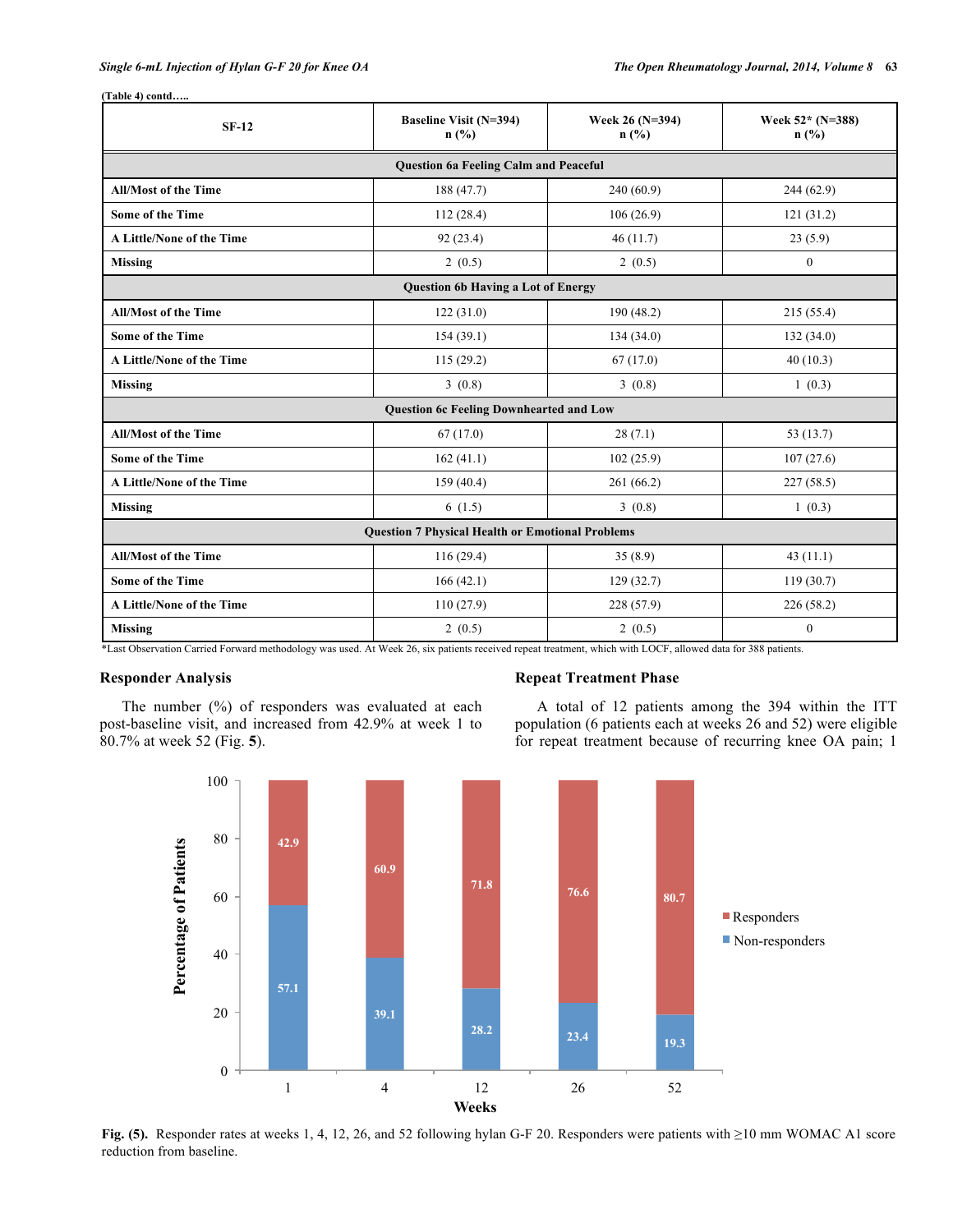**Table 5. Repeat treatment scores and change in scores for the 11 patients who were retreated.**

| <b>Score</b>   | $Mean \pm SD$   | <b>Mean Change from Repeat Day 0</b> | P Value                  |  |
|----------------|-----------------|--------------------------------------|--------------------------|--|
| WOMAC A1       |                 |                                      |                          |  |
| Repeat Day 0   | $61.8 \pm 7.9$  | $\overline{\phantom{0}}$             | -                        |  |
| Repeat Week 1  | $49.5 \pm 16.2$ | $-12.4$                              | 0.02                     |  |
| Repeat Week 4  | $51.7 \pm 8.5$  | $-10.1$                              | 0.03                     |  |
| WOMAC A        |                 |                                      |                          |  |
| Repeat Day 0   | $52.9 \pm 14.1$ |                                      | $\overline{\phantom{0}}$ |  |
| Repeat Week 1  | $48.9 \pm 11.4$ | $-4.0$                               | 0.23                     |  |
| Repeat Week 4  | $49.8 \pm 5.7$  | $-3.1$                               | 0.47                     |  |
| <b>WOMACB</b>  |                 |                                      |                          |  |
| Repeat Day 0   | $50.2 \pm 12.3$ | $\overline{\phantom{0}}$             | $\overline{\phantom{0}}$ |  |
| Repeat Week 1  | $44.1 \pm 14.1$ | $-6.1$                               | 0.01                     |  |
| Repeat Week 4  | $47.0 \pm 11.7$ | $-3.2$                               | 0.39                     |  |
| <b>WOMAC C</b> |                 |                                      |                          |  |
| Repeat Day 0   | $53.4 \pm 7.2$  | $\overline{\phantom{0}}$             | $\overline{\phantom{0}}$ |  |
| Repeat Week 1  | $49.3 \pm 8.8$  | $-4.1$                               | 0.10                     |  |
| Repeat Week 4  | $48.7 \pm 7.4$  | $-4.7$                               | 0.03                     |  |

refused treatment at week 52. Hence, 11 patients were considered for repeat analyses over 4 weeks. The mean  $\pm$  SD duration between the first treatment and retreatment was 38.3  $\pm$  13.4 weeks (median=27.4 weeks, range=26.0 to 53.0 weeks).

A significant decrease in WOMAC A1 subscore was observed from retreatment day 0 to repeat week 1 and 4 (Table **5**). Mean changes for the other WOMAC sub-scale scores are shown in Table **5**.

Statistically significant improvements occurred in PTGA scores from repeat day 0 to repeat week 1 and 4 ( $p$  < 0.03 for both). At repeat week 4, while none of the patients rated their PTGA score as "well," 81.8% patients rated their PTGA score as "fair" and only 18.2% rated their PTGA score as "poor" compared with 36.4% patients and 63.6% patients at repeat day 0, respectively. Per COGA scoring, 9.1% patients were rated as "well," 63.6% as "fair," and 27.3% as "poor" at repeat week 4 compared with 0%, 27.3%, and 72.7% patients at repeat day 0, respectively. Data from the SF-12 questionnaire during the repeat treatment phase showed that compared with repeat day 0, a numerically higher proportion of patients at repeat week 4 indicated their health status was "very good" or "good," and no patient rated his or her health status as "poor" at the final repeat treatment visit. Results from other SF-12 questions showed no change over the 4 weeks of the repeat treatment phase.

#### **Safety Analysis**

Twenty-three (6%) patients reported 26 local target knee AEs; arthralgia (16 patients [4%]) and synovitis (4 patients [1%]) were the most common local AEs. Other local target knee AEs were arthritis, bursitis, musculoskeletal stiffness,

injection site pain, and injection site pruritus (1 patient [0.3%] each). Of the 26 local AEs, 10 (3%) were considered treatment-related and/or procedure-related; arthralgia (4 patients [17%]), synovitis (4 patients [17%]), musculoskeletal stiffness (1 patient [4%]) and injection site pain (1 patient [4%]). None of the local target knee AEs were fatal; 6 patients experienced moderate to severe local AEs; arthralgia (3 patients [13%]), synovitis (2 patients [9%]), and arthritis  $(1$  patient  $[4\%]$ .

Twenty-eight (7%) patients reported 46 systemic AEs. Of these patients, 4 reported AEs (1 patient each reported oedema peripheral, cellulitis, rash, or swelling of the face) that were considered by the investigator to be related to the study treatment. A total of 6 patients (2%) had 9 serious AEs (SAEs). One patient had a local SAE; this patient developed advanced arthritis in the non-target knee and underwent a total knee replacement. This SAE was considered unrelated to study treatment or procedure. Five (1.3%) patients had 8 systemic SAEs, which were all considered not related to the study treatment or procedure. One patient each reported coronary artery disease, cardiac arrest, urinary tract infection, or influenza. The fifth patient reported multiple SAEs, including cervical myelopathy, cervical spinal stenosis, intervertebral disc protrusion, and myelomalacia of cervical cord. All systemic SAEs were resolved except for coronary artery disease and cardiac arrest. The patient with coronary artery disease recovered with sequelae while the patient with cardiac arrest was reported as fatal. There were no clinically significant findings for vital signs and physical examinations.

None of the 11 retreated patients reported any AEs or SAEs during the 4-week retreatment phase.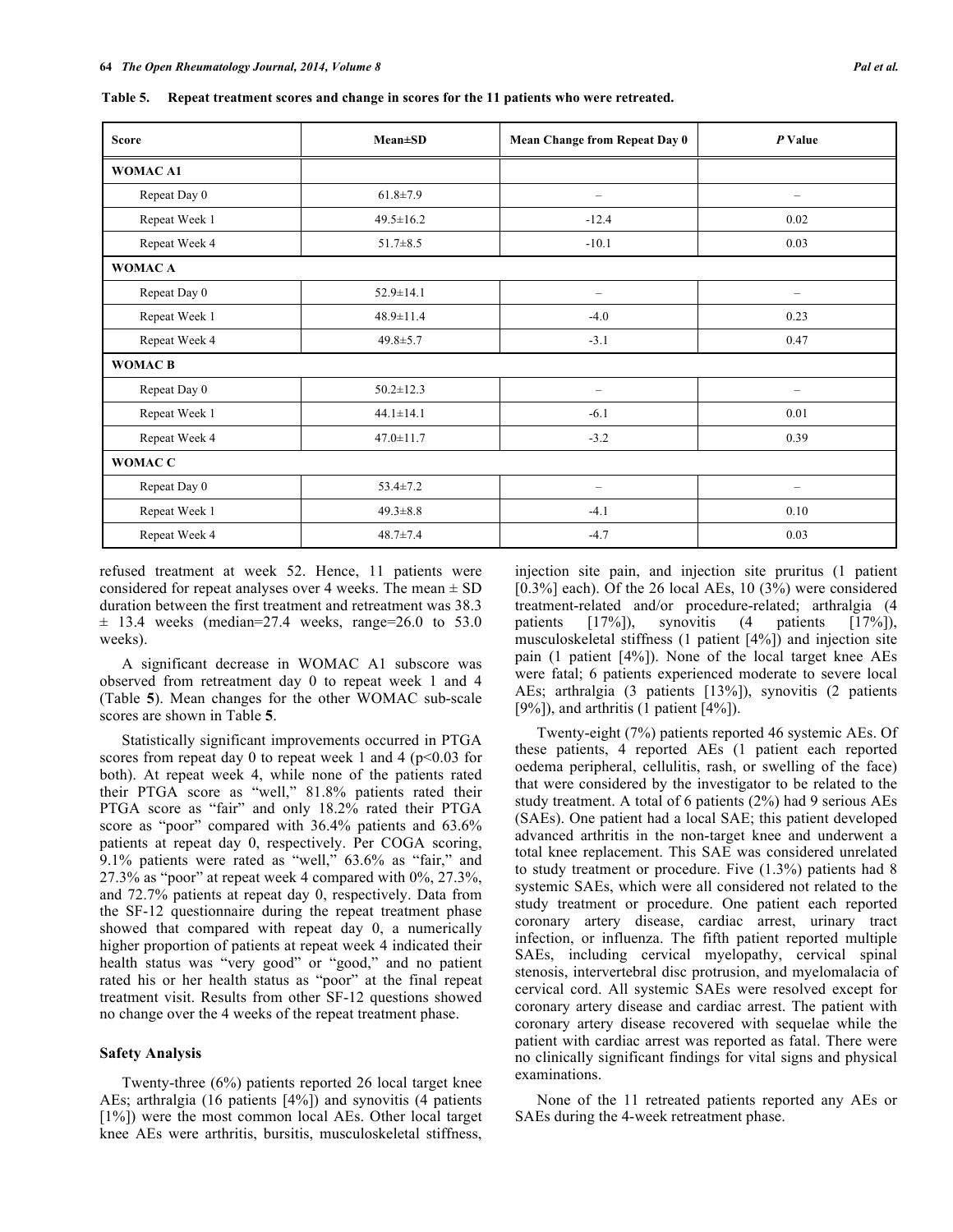The present open-label, multicentre, phase 4 study showed that a single, 6-mL hylan G-F 20 injection was safe and efficacious up to 26 weeks in patients with symptomatic OA of the knee. The OASIS study continued for 52 weeks, and hylan G-F 20 remained safe and efficacious throughout the entire year of the study. Repeat treatment was also shown to be safe and efficacious for 4 weeks after a second injection.

The efficacy of single-injection 6-mL hylan G-F 20 treatment was demonstrated by significant improvements from baseline in all the efficacy parameters, including the primary endpoint of WOMAC A1 at week 26. Improvements in the WOMAC A, B, and C subscores, PTGA, and COGA were consistent with the WOMAC A1. Significant changes in all efficacy parameters measured were observed as early as 1 week after injection. In addition, a higher proportion of patients reported improvements in the quality of life (SF-12) parameters at 26 weeks after a single injection of hylan G-F 20.

Statistically significant improvements in all the efficacy parameters in this study were consistent with the findings of 2 previous studies [9, 10]. In those studies, statistically significant improvements in WOMAC A1, WOMAC A, PTGA, and COGA scores were observed over 26 weeks with the treatment of a single, 6-mL injection of hylan G-F 20 [9, 10].

A large, multicentre trial of a single, 6-mL injection of hylan G-F 20 compared with placebo found a significantly better improvement in their primary endpoint of a WOMAC A (pain) subscore over 26 weeks [9]. A 36% mean change from baseline to week 26 with a single, 6-mL hylan G-F 20 treatment was reported for WOMAC A [9], which is less than the mean change from baseline to week 26 for the WOMAC A score of 46% in our OASIS study. For the primary endpoint of WOMAC A1 (walking pain) score improvement in this study, mean scores were significantly reduced by 54% at week 52. The reduction in WOMAC A1 scores as early as week 12 (42%) met the MCII criteria of a 20% improvement over baseline [14].

A pronounced placebo effect with intra-articular injections (ES 0.73, 95% CI 0.56, 0.91) has been reported in a recent meta-analysis of the placebo effect in OA treatments [16]. Chevalier and colleagues reported a large placebo effect of 29% in the 6-mL hylan G-F 20 *vs* placebo trial [9]. Even with this large placebo effect, a statistically significant treatment difference for hylan G-F 20 was found, with a greater pain reduction based on the 36% mean change from baseline over the 26-week study [9].

Taken together, the Chevalier study demonstrated clinically important reductions in pain intensity with a single, 6-mL hylan G-F 20 treatment *vs* placebo [9]. Results from our OASIS study found similar clinically important improvements after the same hylan G-F 20 treatment. This MCII with hylan G-F 20 treatment was evident from week 4 through week 52, based on >20% improvement seen in the primary outcome. In addition, the percentage of responders almost doubled from week 1 to week 52, with 81% of

patients responding to hylan G-F 20 treatment at the end of study timepoint (Fig. **5**).

Also, very few patients had a change in their concomitant OA therapy, with only 5 (1.4%) needing an increase in OA therapy. Because pain and function scores improved from baseline at 26 and 52 weeks, without an increased intake of analgesics, these data further suggest that the improvements occurred because hylan G-F 20 was effective in alleviating pain and improving function, and was not just because of a placebo effect.

NSAIDs are typically used as a first line pharmacotherapeutic option to alleviate knee OA pain [1, 17]. Because of increased gastrointestinal (GI) risks and other potential safety concerns with NSAIDs [18], the labeling of all NSAIDs require a boxed warning regarding potential adverse effects [19, 20]. Thus, the use of a local therapy, such as hylan G-F 20, with mostly local side effects, may be a better option for treating knee OA pain than NSAIDs.

Hylan G-F 20 has been shown to be just as effective as NSAIDs. In a comparison study of hylan G-F 20, NSAIDs, and hylan G-F 20 + NSAIDs at 26 weeks, outcome measures were significantly improved with hylan G-F  $20 +$  NSAIDs compared with NSAIDs alone [21]. Another study found significantly improved WOMAC A scores for the hylan G-F 20 group compared with control and NSAID [22].

Other studies of hylan G-F 20 have also demonstrated lower GI AEs versus NSAIDs, and less need for NSAID use with hylan G-F 20 treatment. In a randomised, controlled trial comparing 3 weekly 2-mL injections of hylan G-F 20 with placebo, Wobig *et al.* demonstrated significant improvements for patients treated with hylan G-F 20, with significantly less need for NSAID rescue therapy than those in the placebo group [23]. Similarly, Raynauld *et al.*  compared a group of patients treated with appropriate care, which included NSAIDs, with a group of patients treated with hylan G-F 20 plus appropriate care [24]. In this study, those whose treatment included hylan G-F 20 had fewer GI AEs compared with those in the appropriate care alone group [24]. Finally, another randomised, controlled trial reported significantly fewer GI AEs for the hylan G-F 20 group than those taking NSAIDs or placebo [22].

Although only 11 patients were eligible and willing to receive a second single hylan G-F 20 injection, all patients treated with a repeat course of therapy had significant improvements in WOMAC A1 scores and most of the other efficacy parameters from the time of repeat injection for 4 weeks after injection. Consistent with a previous study of repeat use of a single injection, hylan G-F 20 repeat injection was effective for 4 weeks after the first injection [9].

While the WOMAC A1 scores of all patient groups significantly improved  $(p<0.0001)$  from baseline to 26 weeks, subgroup analyses showed that hylan G-F 20 efficacy was better for patients with a shorter  $(≤0.25$  years) versus longer (>0.25 to >10 years) duration of OA symptoms. Patients with grade 1, 2, or 3 OA significantly improved from baseline to 26 weeks in the WOMAC A1 score, with no observed change between the different knee grades (p=0.8241). With regards to BMI, overweight patients had a significantly higher change in WOMAC A1 scores from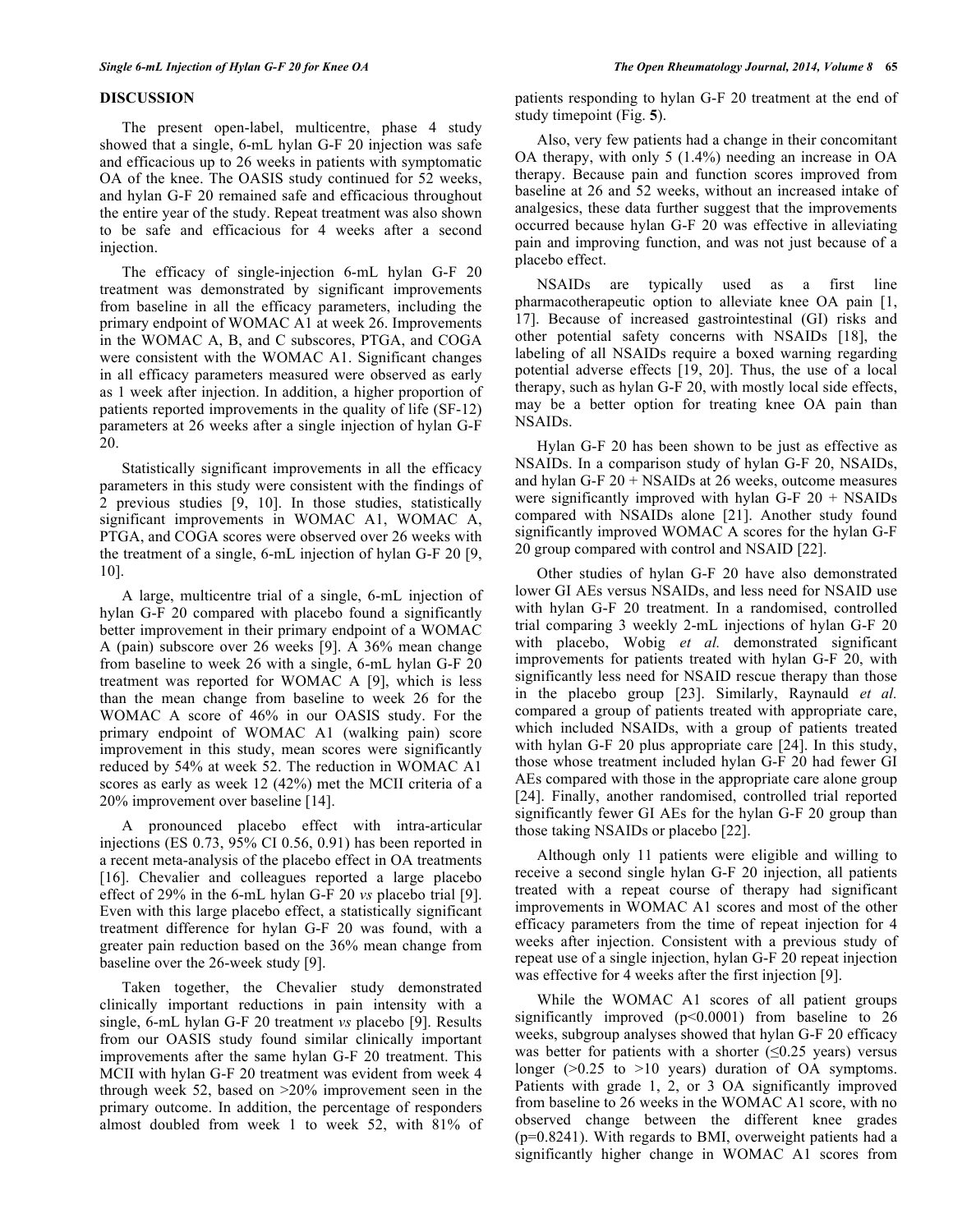baseline to week 26 compared with normal and obese patients (p=0.0005). Interestingly, the change in WOMAC A1 scores from baseline to week 26 was higher for injected right knees compared with injected left knees (p=0.02). Gender and age were also analysed, but no differences were found for these sub-groups for the initial study from baseline to week 26. Given the small number of patients within some of the sub-groups, the results from these sub-group analyses should be interpreted with caution.

A single injection of 6-mL hylan G-F 20 was found to be well tolerated with no study drug or procedure-related SAEs, or any unexpected events. The one patient fatality reported in the study was not related to hylan G-F 20 injection or treatment procedure. During the study, only 6% (23/394) of patients reported a local AE. This low incidence of local AEs is consistent with previous clinical reports of a single injection of hylan G-F 20 [9, 10]. No additional AEs were reported after repeat treatment with of hylan G-F 20. Our findings are consistent with previously published studies in which a repeated dose of hylan G-F 20 had an appropriate safety profile for continued treatment of patients with knee OA [24, 25].

Limitations of our study include the open-label design with no direct comparator resulting in potential bias. The design of this post-marketing study was intentionally openlabel, as efficacy has been shown with single-injection hylan G-F 20 compared with placebo for 26 weeks [9]. This study design has the advantage of being closer to the real world clinical experience than a rigourous clinical trial. Also, comparison of a viscosupplement with placebo may not demonstrate its full efficacy given the increasing magnitude of the placebo effect in OA studies over the years. Many clinical studies of viscosupplementation determine the efficacy of the treatment by comparing each patient's improvement from baseline to follow-up [7–9, 22, 26–51]. Thus, the open-label design evaluates the clinically relevant patient reported pain reduction, helping to demonstrate realworld experience.

Another limitation as mentioned above is that the study was not powered for subgroup analyses, so the subanalysis results should be interpreted with caution. Finally, the number of patients who received repeat treatment is limited (n=11), which limits the strength of our conclusions with regard to repeat treatment.

#### **CONCLUSION**

In this open-label, multicentre study, a single, 6-mL IA injection of hylan G-F 20 was well tolerated and efficacious in providing statistically significant improvements from baseline in all outcome measures over a 52-week period in patients with symptomatic knee OA. To our knowledge, this is the first report of a single-injection viscosupplement showing both efficacy and safety over 52 weeks.

#### **LIST OF ABBREVIATIONS**

| Adverse events |
|----------------|
|                |

AP = Anterioposterior

COGA = Clinical Observer Global Assessment

| ES           | $=$ Effect size                                                           |
|--------------|---------------------------------------------------------------------------|
| ΙA           | $=$ Intra-articular                                                       |
| <b>ITT</b>   | $=$ Intent-to-treat                                                       |
| OΑ           | $=$ Osteoarthritis                                                        |
| <b>OASIS</b> | = Osteoarthritis Synvisc-One <sup>®</sup> Indian Post-<br>Marketing Study |
| <b>PTGA</b>  | $=$ Patient Global Assessment                                             |
| <b>RV</b>    | $=$ Repeat visit                                                          |
| <b>SAE</b>   | $=$ Serious adverse event                                                 |
| $SF-12$      | $=$ Short form-12                                                         |
| VAS          | $=$ Visual analogue scale                                                 |
|              | WOMAC = Western Ontario and McMaster Universities                         |

Osteoarthritis Index

#### **CONFLICT OF INTEREST**

This manuscript is based on clinical trial results from a study sponsored by Genzyme Biosurgery (now Sanofi). Drs. S. Pal, S. Thuppal, K. Reddy, S. Avasthi, and A. Aggarwal received grants and research support from Genzyme Biosurgery (now Sanofi). H. Bansal and Dr. S. Mohanasundaram are employees of Sanofi. Dr. F. Bailleul is a former employee of Genzyme Biosurgery (now Sanofi). Genzyme India Pvt Ltd and Sanofi provided support for the medical writing assistance of Gunjan Agarwal, PhD (Max Neeman International) and Susan Bijur (Precise Publications), respectively.

#### **ACKNOWLEDGEMENTS**

The authors acknowledge the medical writing assistance of Gunjan Agarwal, PhD (Max Neeman International) and Susan Bijur, PhD (Precise Publications, LLC) supported by by Genzyme India Pvt Ltd and Sanofi, respectively.

All authors participated in data management, data interpretation, input into manuscript content, manuscript preparation, and approved of the final version of the manuscript.

#### **REFERENCES**

- [1] Zhang W, Nuki G, Moskowitz RW, *et al*. OARSI recommendations for the management of hip and knee osteoarthritis: part III: Changes in evidence following systematic cumulative update of research published through January 2009. Osteoarthr Cartil 2010; 18: 476-99.
- [2] Fransen M, Bridgett L, March L, Hoy D, Penserga E, Brooks P. The epidemiology of osteoarthritis in Asia. Int J Rheum Dis 2011; 14: 113-21.
- [3] Misra A, Shrivastava U. Obesity and dyslipidemia in South Asians. Nutrients 2013; 5: 2708-33.
- [4] Balazs E. Viscoelastic properties of hyaluronic acid and biological lubrication. Univ Mich Med Cent J 1968; pp. 255-9.
- [5] Balazs EA, Denlinger JL. Viscosupplementation: a new concept in the treatment of osteoarthritis. J Rheumatol 1993; 20(Suppl 39): 3- 9.
- [6] Wobig M, Bach G, Beks P, *et al*. The role of elastoviscosity in the efficacy of viscosupplementation for osteoarthritis of the knee: a comparison of hylan G-F 20 and a lower- molecular-weight hyaluronan. Clin Ther 1999; 21: 1549-62.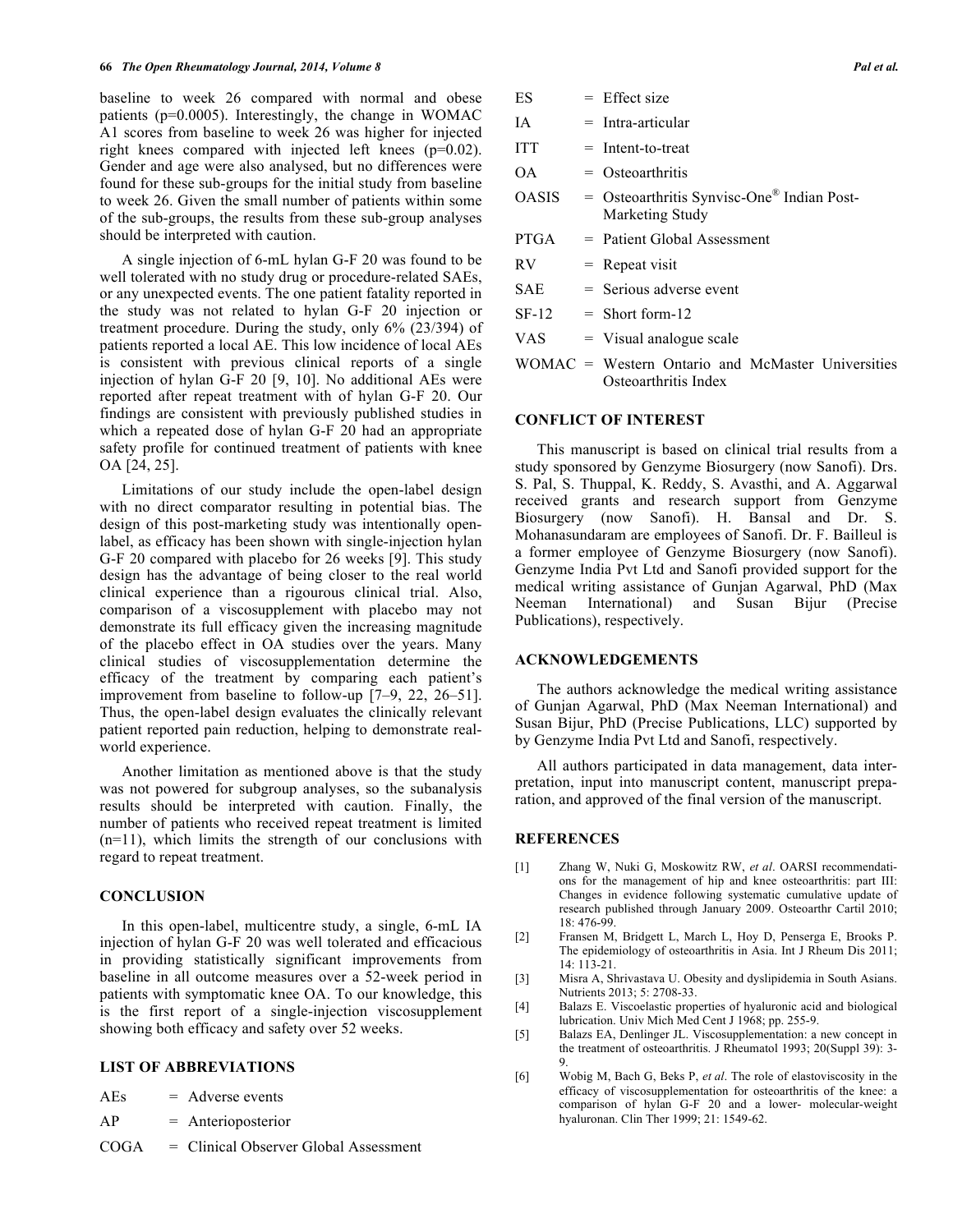- [7] Scale D, Wobig M, Wolpert W. Viscosupplementation of osteoarthritic knees with hylan: a treatment schedule study. Curr Ther Res 1994; 55: 220-32.
- [8] Cubukcu D, Ardic F, Karabulut N, Topuz O. Hylan G-F 20 efficacy on articular cartilage quality in patients with knee osteoarthritis: clinical and MRI assessment. Clin Rheumatol 2005; 24: 336-41.
- [9] Chevalier X, Jerosch J, Goupille P, *et al*. Single, intra-articular treatment with 6 ml hylan G-F 20 in patients with symptomatic primary osteoarthritis of the knee: a randomised, multicentre, double-blind, placebo controlled trial. Ann Rheum Dis 2010; 69: 113-9.
- [10] Conrozier T, Jerosch J, Beks P, *et al*. Prospective, multi-centre, randomised evaluation of the safety and efficacy of five dosing regimens of viscosupplementation with hylan G-F 20 in patients with symptomatic tibio-femoral osteoarthritis: a pilot study. Arch Orthop Trauma Surg 2009; 129: 417-23.
- [11] Caborn D, Rush J, Lanzer W, Parenti D, Murray C. A randomized, single-blind comparison of the efficacy and tolerability of hylan G-F 20 and triamcinolone hexacetonide in patients with osteoarthritis of the knee. J Rheumatol 2004; 31: 333-43.
- [12] Raman R, Dutta A, Day N, Sharma HK, Shaw CJ, Johnson GV. Efficacy of hylan G-F 20 and sodium hyaluronate in the treatment of osteoarthritis of the knee -- a prospective randomized clinical trial. Knee 2008; 15: 318-24.
- [13] Synvisc-One® (hylan G-F 20) Prescribing Information. Genzyme Biosurgery.
- [14] Dworkin RH, Turk DC, McDermott MP, *et al*. Interpreting the clinical importance of group differences in chronic pain clinical trials: IMMPACT recommendations. Pain 2009; 146: 238-44.
- [15] Wandel S, Juni P, Tendal B, *et al*. Effects of glucosamine, chondroitin, or placebo in patients with osteoarthritis of hip or knee: network meta-analysis. BMJ 2010; 341: c4675.
- [16] Zhang W, Robertson J, Jones AC, Dieppe PA, Doherty M. The placebo effect and its determinants in osteoarthritis: meta-analysis of randomised controlled trials. Ann Rheum Dis 2008; 67: 1716- 23.
- [17] Hochberg MC, Altman RD, April KT, *et al*. American College of Rheumatology 2012 recommendations for the use of nonpharmacologic and pharmacologic therapies in osteoarthritis of the hand, hip, and knee. Arthritis Care Res (Hoboken) 2012; 64: 465-74.
- [18] Conaghan PG. A turbulent decade for NSAIDs: update on current concepts of classification, epidemiology, comparative efficacy, and toxicity. Rheumatol Int 2012; 32: 1491-502.
- [19] FDA. Acetaminophen Dosage Announcement. Available from: http://www.medicaid.nv.gov/Downloads/provider/web\_announcem ent\_468\_20120425.pdf [Accessed January 14, 2013].
- [20] FDA. Information for Healthcare Professionals: Non-Selective Non-Steroidal Anti-Inflammatory Drugs (NSAIDs)\*. http://www. fda.gov/Drugs/DrugSafety/PostmarketDrugSafetyInformationforPa tientsandProviders/DrugSafetyInformationforHeathcareProfessiona ls/ucm085282.htm [Accessed January 14, 2013].
- [21] Adams ME, Atkinson MH, Lussier AJ, *et al*. The role of viscosupplementation with hylan G-F 20 (Synvisc) in the treatment of osteoarthritis of the knee: a Canadian multicenter trial comparing hylan G-F 20 alone, hylan G-F 20 with non-steroidal anti- inflammatory drugs (NSAIDs) and NSAIDs alone. Osteoarthr Cartil 1995; 3: 213-25.
- [22] Dickson DJ, Hosie G, English JR. A double-blind, placebocontrolled comparison of hylan G-F 20 against diclofenac in knee osteoarthritis. J Clin Res 2001; 4: 41-52.
- [23] Wobig M, Beks P, Dickhut A, Maier R, Vetter G. Open-label multicenter trial of the safety and efficacy of viscosupplementation with hylan G-F 20 (Synvisc) in primary osteoarthritis of the knee. J Clin Rheumatol 1999; 5(Suppl): S24-S31.
- [24] Raynauld JP, Goldsmith CH, Bellamy N, *et al*. Effectiveness and safety of repeat courses of hylan G-F 20 in patients with knee osteoarthritis. Osteoarthr Cartil 2005; 13: 111-9.
- [25] Waddell DD, Cefalu CA, Bricker DC. An open-label study of a second course of hylan G-F 20 for the treatment of pain associated with knee osteoarthritis. Curr Med Res Opin 2003; 19: 499-507.
- [26] Wobig M, Dickhut A, Maier R, Vetter G. Viscosupplementation with hylan G-F 20: a 26-week controlled trial of efficacy and safety in the osteoarthritic knee. Clin Ther 1998; 20: 410-23.
- [27] Kotevoglu N, Iybozkurt PC, Hz O, Toktas H, Kuran B. A prospective randomised controlled clinical trial comparing the

#### *Single 6-mL Injection of Hylan G-F 20 for Knee OA The Open Rheumatology Journal, 2014, Volume 8* **67**

efficacy of different molecular weight hyaluronan solutions in the treatment of knee osteoarthritis. Rheumatol Int 2006; 26: 325-30.

- [28] Diracoglu D, Vural M, Baskent A, Dikici F, Aksoy C. The effect of viscosupplementation on neuromuscular control of the knee in patients with osteoarthritis. J Back Musculoskelet Rehabil 2009;  $22 \cdot 1 - 9$
- [29] Grecomoro G, Martorana U, Di Marco C. Intra-articular treatment with sodium hyaluronate in gonarthrosis: a controlled clinical trial versus placebo. Pharmatherapeutica 1987; 5: 137-41.
- [30] Corrado EM, Peluso GF, Gigliotti S, *et al*. The effects of intraarticular administration of hyaluronic acid on osteoarthritis of the knee: a clinical study with immunological and biochemical evaluations. Eur J Rheumatol Inflamm 1995; 15: 47-56.
- [31] Carrabba MP, Paresce E, Angelini M, Re KA, Torchiana EEM, Perbellini A. The safety and efficacy of different dose schedules of hyaluronic acid in the treatment of painful osteoarthritis of the knee with joint effusion. Eur J Rheumatol Inflamm 1995; 15: 25-31.
- [32] Altman RD, Moskowitz R. Intraarticular sodium hyaluronate (Hyalgan) in the treatment of patients with osteoarthritis of the knee: a randomized clinical trial. Hyalgan Study Group. J Rheumatol 1998; 25: 2203-12.
- [33] Huskisson EC, Donnelly S. Hyaluronic acid in the treatment of osteoarthritis of the knee. Rheumatology (Oxford) 1999; 38: 602-7.
- [34] Bunyaratavej N, Chan KM, Subramaniam N. Treatment of painful osteoarthritis of the knee with hyaluronic acid results of a multicenter Asian study. J Med Assoc Thai 2001; 84: S576-81.
- [35] Jubb RW, Piva S, Beinat L, Dacre J, Gishen P. A one-year, randomised, placebo (saline) controlled clinical trial of 500-730 kDa sodium hyaluronate (Hyalgan) on the radiological change in osteoarthritis of the knee. Int J Clin Pract 2003; 57: 467-74.
- [36] DeCaria JE, Montero-Odasso M, Wolfe D, Chesworth BM, Petrella RJ. The effect of intra-articular hyaluronic acid treatment on gait velocity in older knee osteoarthritis patients: a randomized, controlled study. Arch Gerontol Geriatr 2012; 55: 310-5.
- [37] Huang TL, Chang CC, Lee CH, Chen SC, Lai CH, Tsai CL. Intraarticular injections of sodium hyaluronate (Hyalgan(R)) in osteoarthritis of the knee. a randomized, controlled, double-blind, multicenter trial in the Asian population. BMC Musculoskelet Disord 2011; 12: 221.
- [38] Bragantini A, Cassini M, De Bastiani G, Perbellini A. Controlled single-blind trial of intra-articularly injected hyaluronic acid (Hyalgan®) in osteo-arthritis of the knee. Clin Trials J 1987; 24: 333-40.
- [39] Puhl W, Bernau A, Greiling H, *et al*. Intra-articular sodium hyaluronate in osteoarthritis of the knee: a multicenter, doubleblind study. Osteoarthr Cartil 1993; 1: 233-41.
- [40] Lohmander LS, Dalen N, Englund G, *et al*. Intra-articular hyaluronan injections in the treatment of osteoarthritis of the knee: a randomised, double blind, placebo controlled multicentre trial. Hyaluronan Multicentre Trial Group. Ann Rheum Dis 1996; 55: 424-31.
- [41] Day R, Brooks P, Conaghan PG, Petersen M. A double blind, randomized, multicenter, parallel group study of the effectiveness and tolerance of intraarticular hyaluronan in osteoarthritis of the knee. J Rheumatol 2004; 31: 775-82.
- [42] Brandt KD, Block JA, Michalski JP, Moreland LW, Caldwell JR, Lavin PT. Efficacy and safety of intraarticular sodium hyaluronate in knee osteoarthritis. ORTHOVISC Study Group. Clin Orthop Relat Res 2001; 385: 130-43.
- [43] Sezgin M, Demirel AC, Karaca C, *et al*. Does hyaluronan affect inflammatory cytokines in knee osteoarthritis? Rheumatol Int 2005;  $25.264-9$
- [44] Kul-Panza E, Berker N. Is hyaluronate sodium effective in the management of knee osteoarthritis? A placebo-controlled doubleblind study. Minerva Med 2010; 101: 63-72.
- [45] Altman RD, Rosen JE, Bloch DA, Hatoum HT, Korner P. A double-blind, randomized, saline-controlled study of the efficacy and safety of EUFLEXXA for treatment of painful osteoarthritis of the knee, with an open-label safety extension (the FLEXX trial). Semin Arthritis Rheum 2009; 39: 1-9.
- [46] Blanco FJ, Fernandez-Sueiro JL, Pinto-Tasende JC. Intra-articular hyaluronan treatment of patients with knee osteoarthritis waiting for replacement surgery. Open Arthritis J 2008; 1: 1-7.
- [47] Navarro-Sarabia F, Coronel P, Collantes E, *et al*. A 40-month multicentre, randomised placebo-controlled study to assess the efficacy and carry-over effect of repeated intra-articular injections